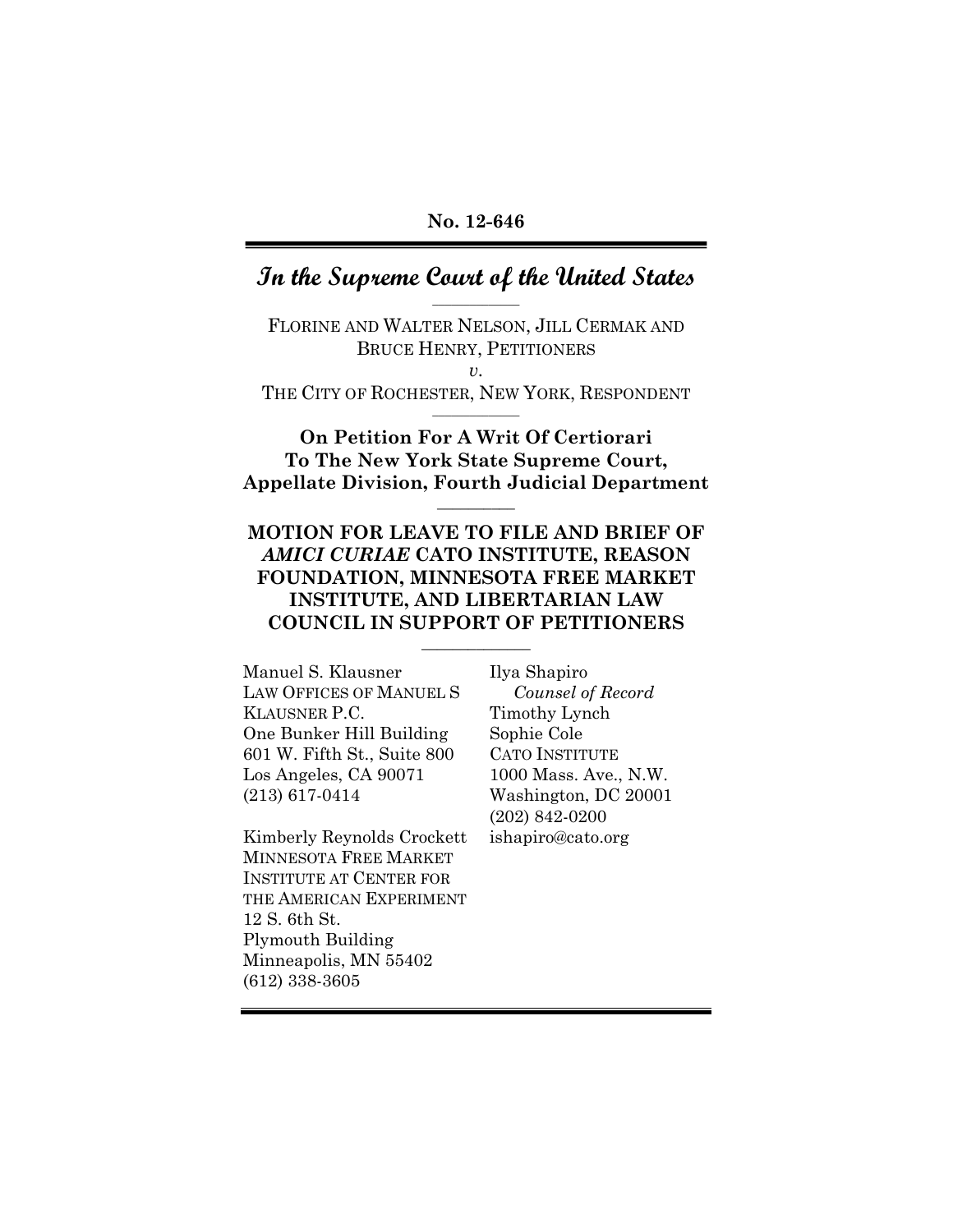### **MOTION FOR LEAVE TO FILE BRIEF AS**  *AMICI CURIAE* **IN SUPPORT OF PETITIONER**

Pursuant to Supreme Court Rule 37.2(b), the Cato Institute, Reason Foundation, Minnesota Free Market Institute at Center for the American Experiment, and Libertarian Law Council respectfully move for leave to file the attached brief as *amici curiae* in support of Petitioners.

All parties were provided with timely notice of *amici*'s intent to file as required under Rule 37.2(a). Counsel for the Petitioners consented to this filing. Counsel for Respondent, however, expressly withheld consent, stating in an email that respondents "will not consent to the filing of any amicus briefs."

The interest of the *amici* here arises from our respective missions to advance and support the rights that the Constitution guarantees to all citizens. We have participated in numerous cases before this and other courts and have worked to defend constitutionally guaranteed individual rights through publications, lectures, conferences, public appearances, and other endeavors.

A summary of the background and activities of each individual *amicus* follows:

The Cato Institute was established in 1977 as a nonpartisan public-policy research foundation dedicated to advancing the principles of individual liberty, free markets, and limited government. Cato's Center for Constitutional Studies was established in 1989 to help restore the principles of limited constitutional government that are the foundation of liberty. Toward those ends, Cato publishes books and studies, conducts conferences, publishes the annual *Cato Supreme Court Review*, and files *amicus* briefs.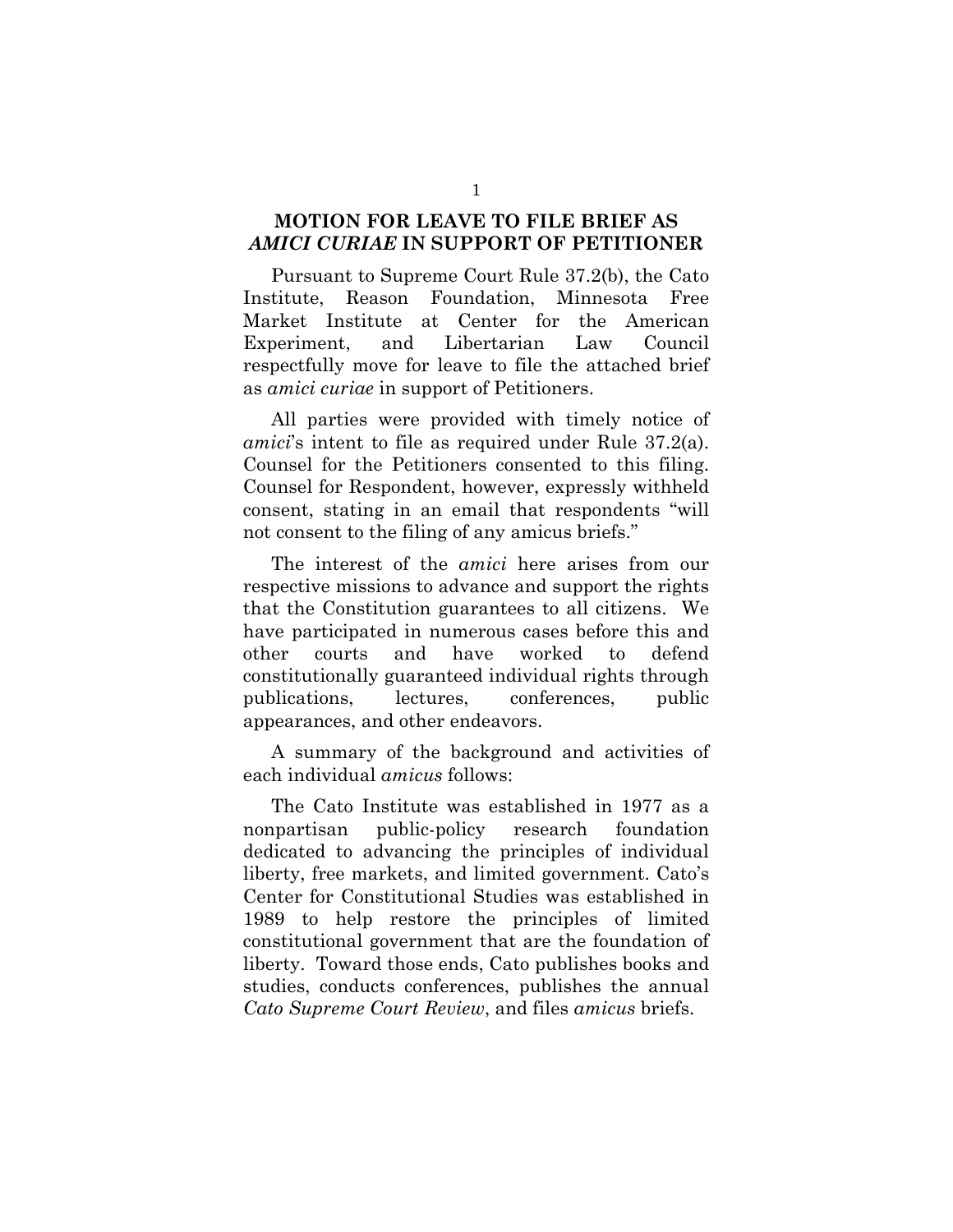Reason Foundation is a national, nonpartisan, and nonprofit public policy think tank, founded in 1978. Reason's mission is to advance a free society by developing, applying, and promoting libertarian principles and policies—including free markets, individual liberty, and the rule of law. Reason supports dynamic market-based public policies that allow and encourage individuals and voluntary institutions to flourish. Reason has a specific interest in advancing, promoting, and protecting individual rights under the Fourth Amendment to the U.S. Constitution and its state counterparts. Reason advances its mission by publishing *Reason* magazine and commentary on its websites, www.reason.com and www.reason.tv, and by issuing policy research reports. To further Reason's commitment to "Free Minds and Free Markets," Reason selectively participates as *amicus curiae* in cases raising significant constitutional issues.

The Minnesota Free Market Institute at Center of the American Experiment is a nonprofit educational organization dedicated to the principles of individual sovereignty, private property, and the rule of law. It advocates for policies that limit government intrusion in individual affairs, uphold the protection of private property rights, and promote competition and consumer choice in a free-market environment.

The Libertarian Law Council is a Los Angelesbased organization of lawyers and others interested in the principles underlying a free society, such as the right to liberty and property, including the right to be free from unreasonable searches and seizures. Founded in 1974, the LLC files *amicus curiae* briefs in cases involving serious threats to liberty.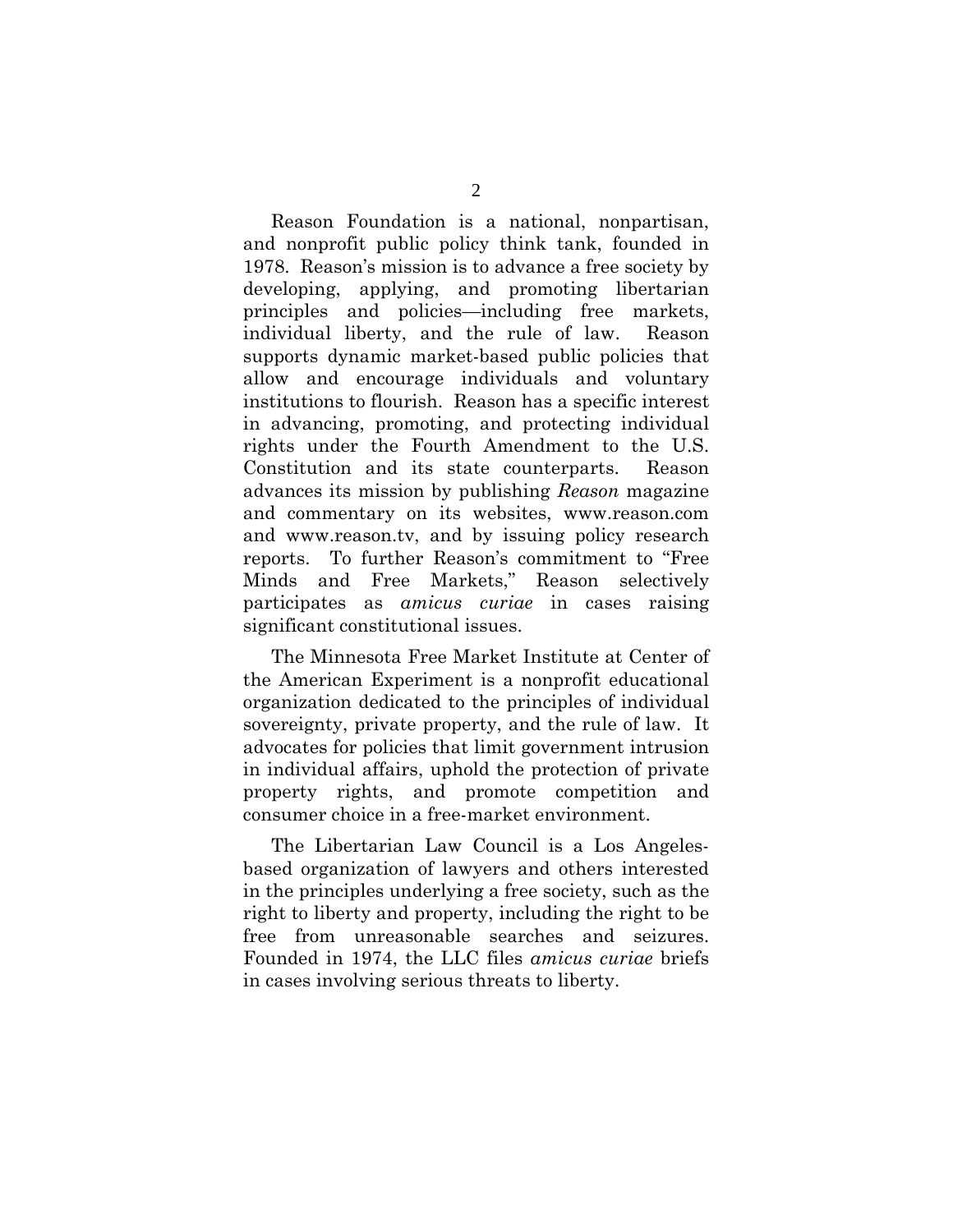This case is of central concern to *amici* because it implicates the safeguards the Fourth Amendment provides for the protection of privacy rights against invasive "administrative" searches. Accordingly, we respectfully request leave to file this brief.

Respectfully submitted,

Manuel S. Klausner LAW OFFICES OF MANUEL S KLAUSNER P.C. One Bunker Hill Building 601 W. Fifth St., Suite 800 Los Angeles, CA 90071 (213) 617-0414

Kimberly Reynolds Crockett MINNESOTA FREE MARKET INSTITUTE AT CENTER FOR THE AMERICAN EXPERIMENT 12 S. 6th St. Plymouth Building Minneapolis, MN 55402 (612) 338-3605

Ilya Shapiro  *Counsel of Record*  Timothy Lynch Sophie Cole CATO INSTITUTE 1000 Mass. Ave., N.W. Washington, DC 20001 (202) 842-0200 ishapiro@cato.org

#### *Counsel for* Amici Curiae

DECEMBER 2012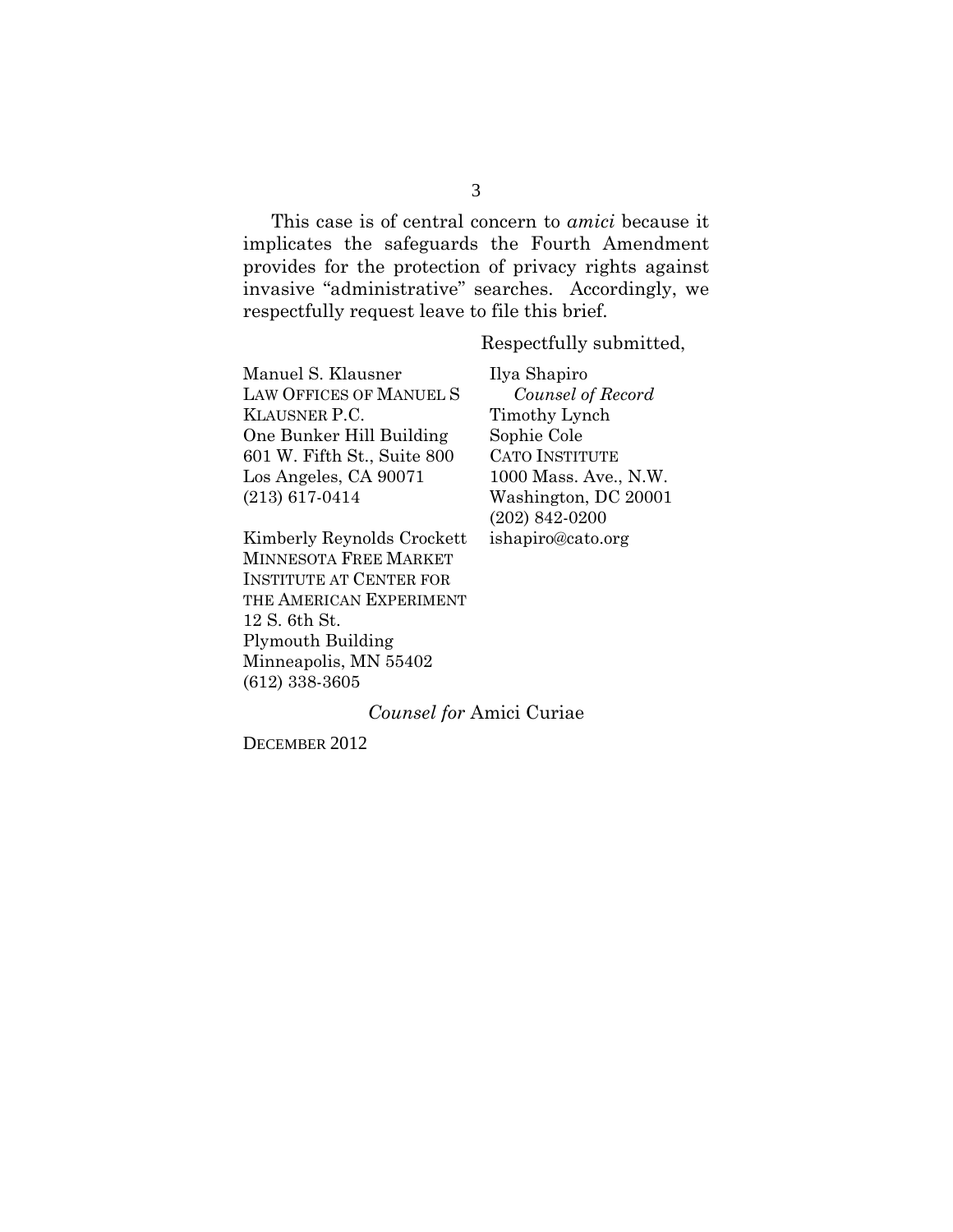#### **QUESTIONS PRESENTED**

- 1. Whether the Fourth Amendment prohibits the issuance of general warrants to search occupied private dwellings, without individualized suspicion of wrongdoing, for the purpose of seeking evidence of zoning, housing code and other "administrative" violations.
- 2. Whether the Fourth Amendment's requirement that warrants particularly describe the things to be searched applies to "administrative" warrants authorizing the search of occupied private dwellings.
- 3. Whether a law authorizing the issuance of general warrants against rented homes without any showing of wrongdoing, while requiring probable cause and particularity to obtain a warrant against owned homes, violates the Fourteenth Amendment's Equal Protection Clause.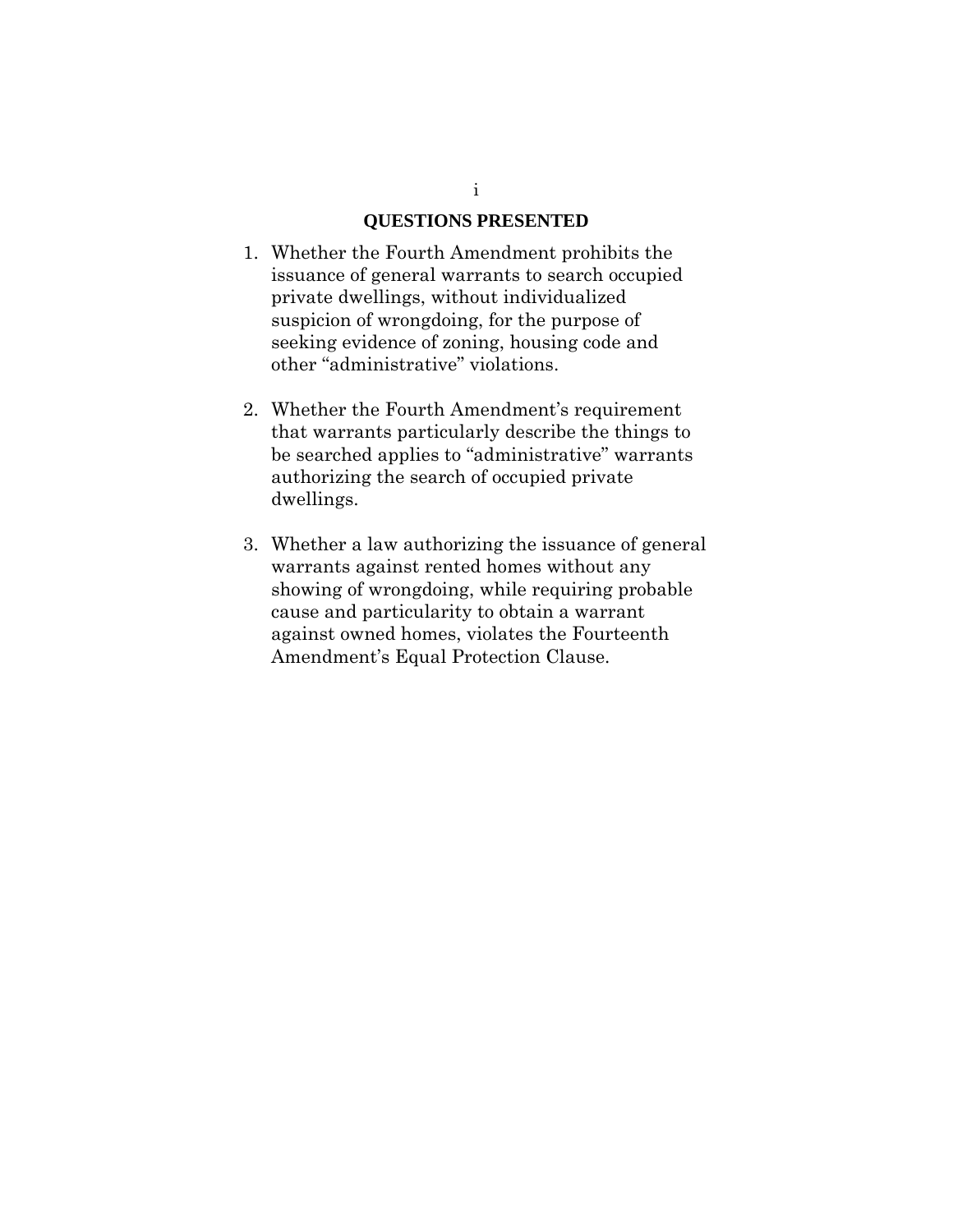# **TABLE OF CONTENTS**

| INTRODUCTION AND INTEREST OF AMICI  1                                                                                                                          |
|----------------------------------------------------------------------------------------------------------------------------------------------------------------|
|                                                                                                                                                                |
| THE FOURTH AMENDMENT DOES NOT<br>L.<br><b>SUPPORT SUSPICIONLESS</b>                                                                                            |
| A. The Fourth Amendment prohibits general<br>warrants to search private residences 3                                                                           |
| B. Warrants must describe the things to be.                                                                                                                    |
| C. This Court should adopt the standard of                                                                                                                     |
| II. THE GROWTH OF "ADMINISTRATIVE"<br>SEARCHES THREATENS THE SANCTITY<br>OF HOMES ACROSS THE COUNTRY  8                                                        |
| A. Private homes are entitled to protection<br>against broad "administrative" searches<br>without regard to the homes' underlying                              |
| B. The recent growth of rental-home<br>inspection ordinances lacking privacy<br>safeguards poses a great threat to the<br>sanctity of homes against searches 9 |
| C. These "administrative" searches open up<br>the intricacies of tenants' lives 10                                                                             |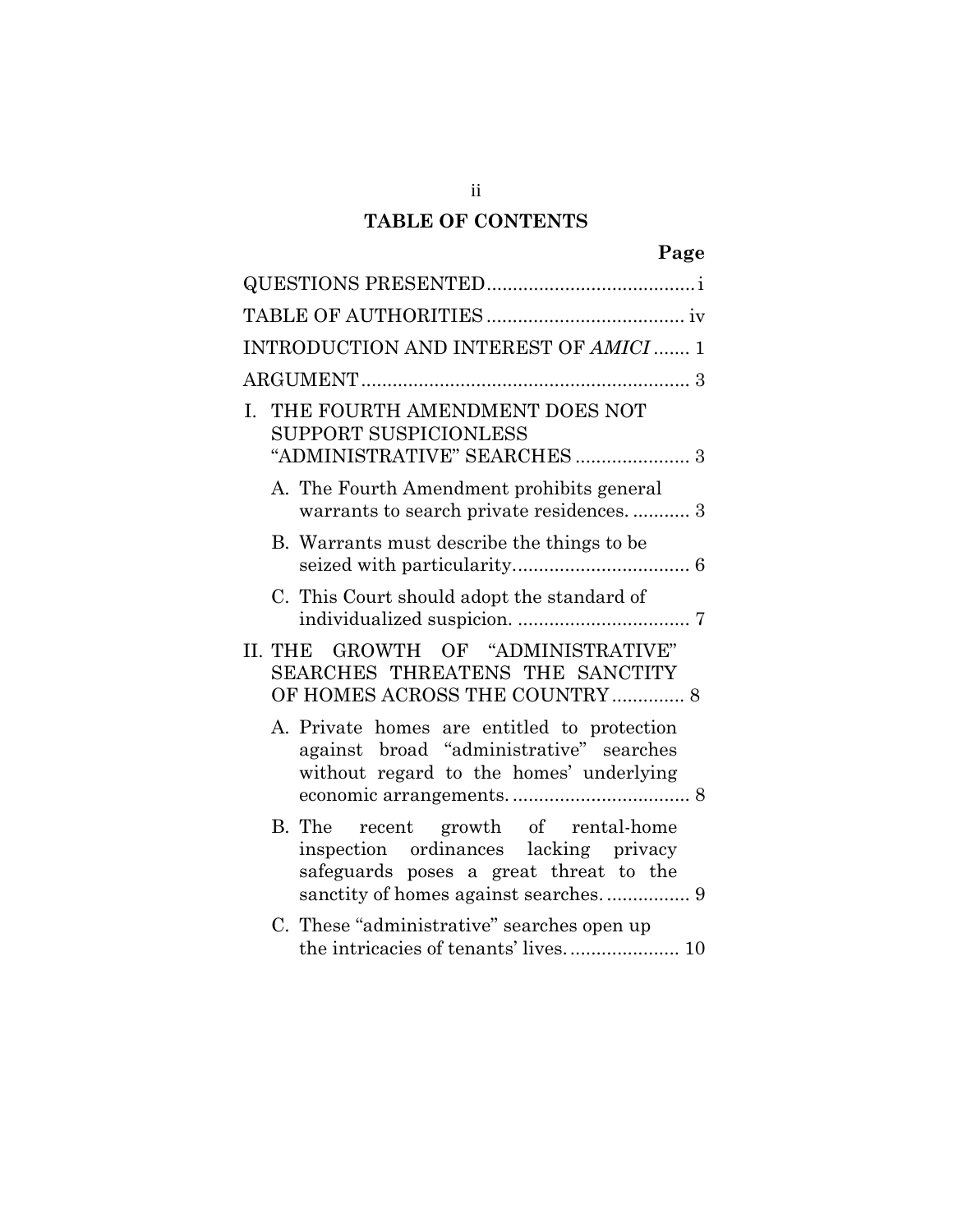| D. Alternatives are available to the current<br>suspicionless searches authorized by the<br>City of Rochester and other localities.  11  |
|------------------------------------------------------------------------------------------------------------------------------------------|
| III.CAMARA MUST BE REVISITED AND ITS<br>HOLDING STRENGTHENED<br>IN<br>LINE<br>WITH THE MEANING AND INTENT OF<br>THE FOURTH AMENDMENT  14 |
| A. <i>Camara</i> created conflict in lower courts 14                                                                                     |
| B. The City of Rochester has not satisfied<br><i>Camara's</i> (inadequate) standards 15                                                  |
| C. This Court should rule on <i>Camara</i> 's yet-<br>unanswered question regarding the<br>standards for "administrative" warrants 15    |
| CONCLUSION                                                                                                                               |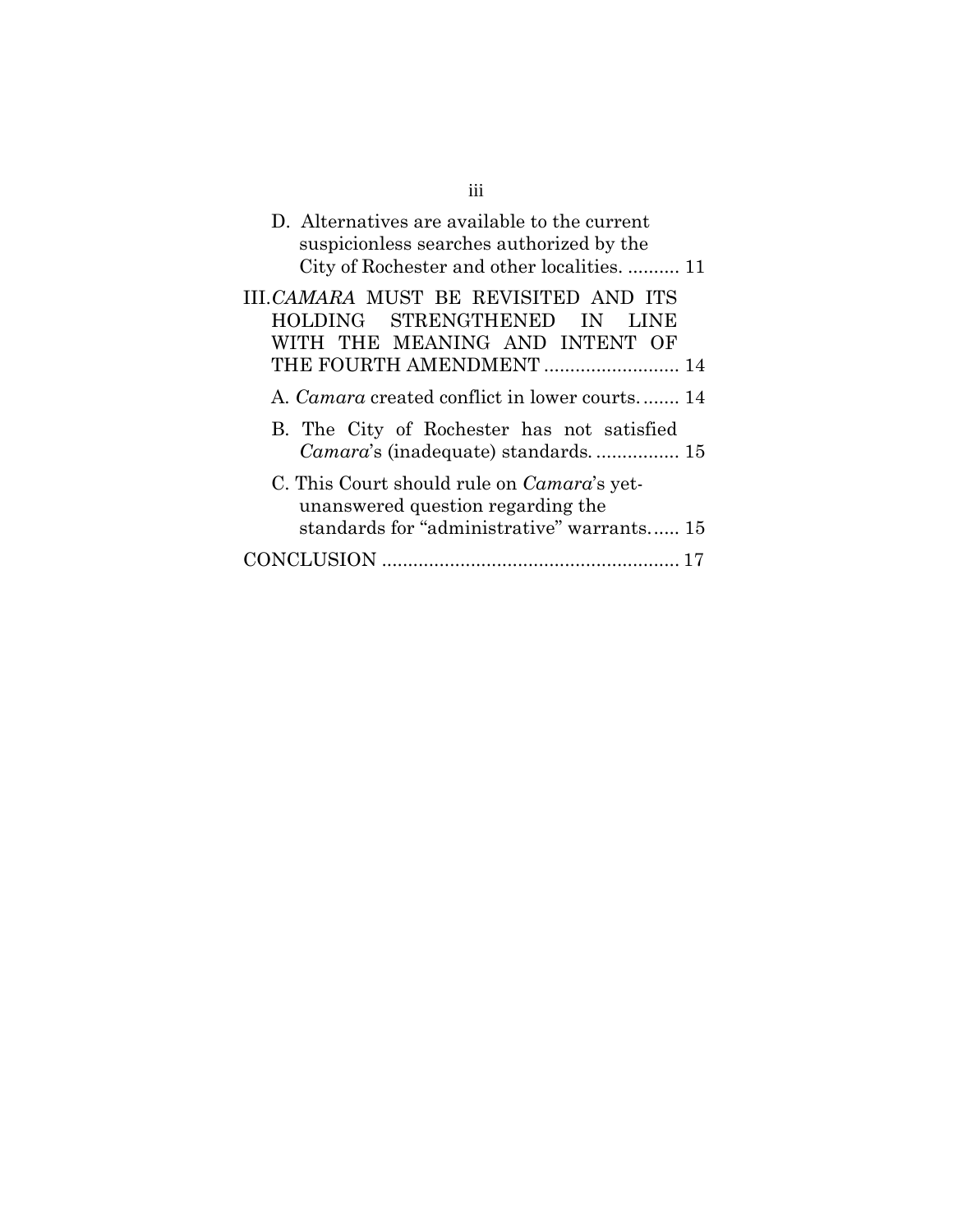# **TABLE OF AUTHORITIES**

# <span id="page-7-0"></span>**Cases**

| Andresen v. Maryland,                                                       |
|-----------------------------------------------------------------------------|
| Black v. Village of Park Forest,<br>20 F. Supp. 2d 1218 (N.D. Ill. 1998) 14 |
| Boyd v. United States,                                                      |
| Brinegar v. United States,                                                  |
| California v. Acevedo,                                                      |
| Camara v. Municipal Court,                                                  |
| City of Seattle v. McCready,                                                |
| Coolidge v. New Hampshire,                                                  |
| Groh v. Ramirez,                                                            |
| Illinois v. Krull,                                                          |
| Kyllo v. United States,                                                     |

iv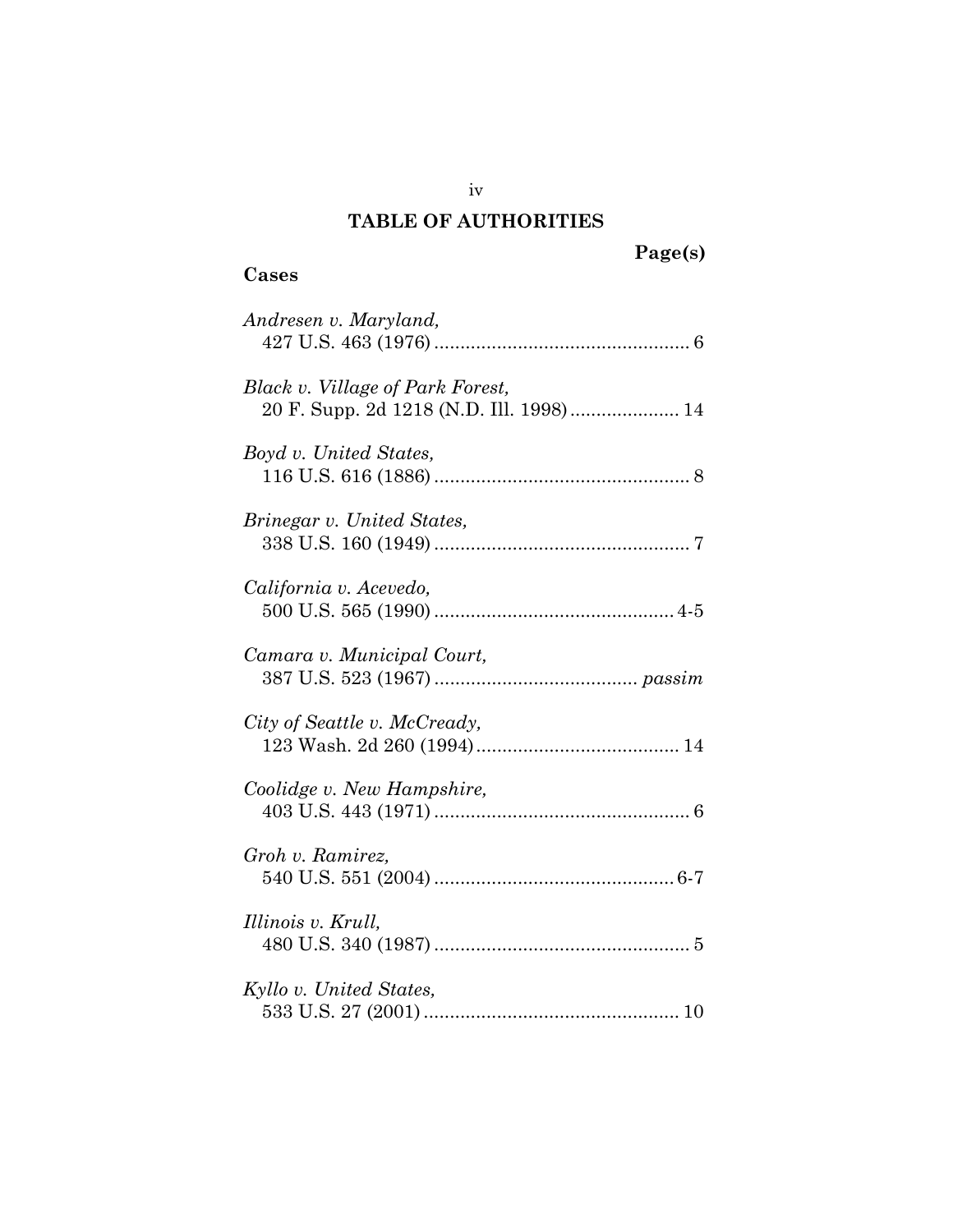| Marron v. United States,                                     |
|--------------------------------------------------------------|
| Marshall v. Barlow's, Inc.,                                  |
| Segura v. United States,                                     |
| Semayne's Case,<br>5 Coke Rep. 91, 77 Eng. Rep. 195 (1604) 3 |
| Silverman v. United States,                                  |
| Silverthorne Lumber Co. v. United States,                    |
| Sokolov v. Village of Freeport,                              |
| Stanford v. Texas,                                           |
| Stanley v. Georgia,                                          |
| State v. Larsen,                                             |
| Town of Bozrah v. Chmurynski,                                |
| United States v. Chadwick,                                   |

v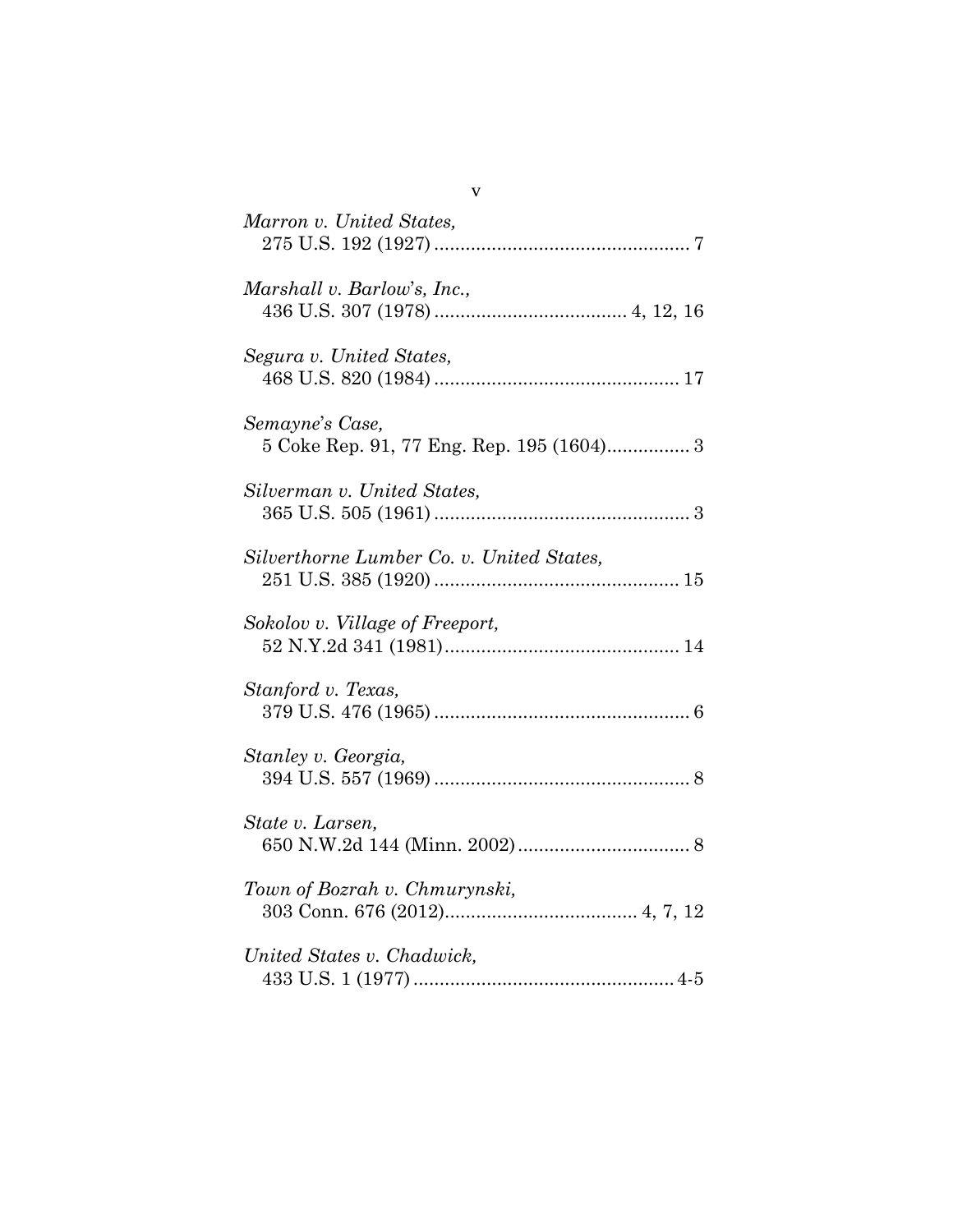| United States v. Jones, |  |
|-------------------------|--|
| Wilson v. Arkansas,     |  |
| Wolf v. Colorado,       |  |

# **Statutes and Constitutional Provisions**

| Richmond Ordinance § 6.40.060(e)  12 |
|--------------------------------------|
|                                      |
|                                      |

# **Other Authorities**

Bork, Robert, *The Tempting of America* 246 (1990).. 5

Kingsbury, Annette, *Rental Inspection Ordinance Approved in Rochester* (May 25, 2011) ................. 14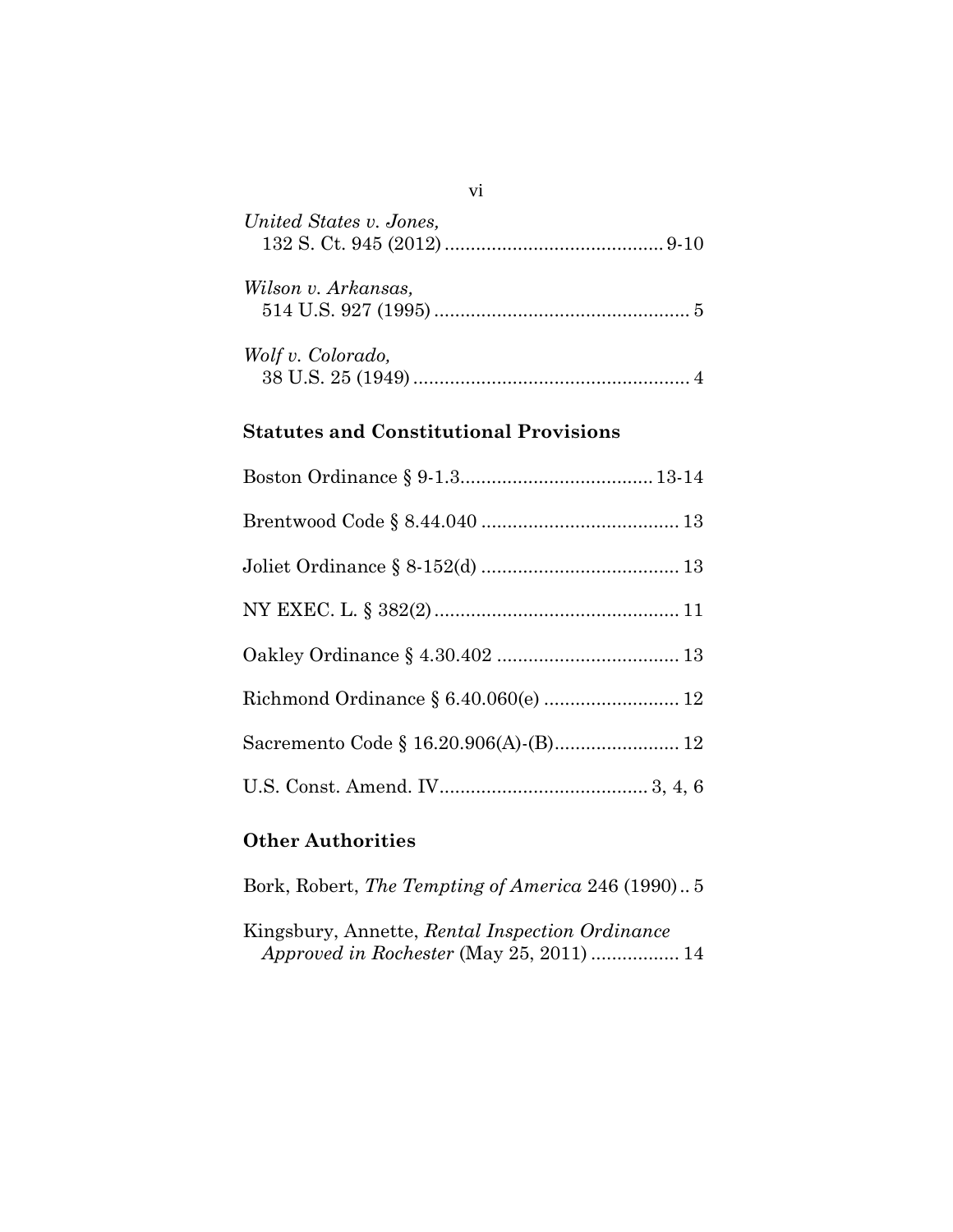#### **INTRODUCTION AND INTEREST OF** *AMICI***[1](#page-10-0)**

The interest of the *amici curiae* here arises from our respective missions to advance and support the rights that the Constitution guarantees to all citizens. We have participated in numerous cases before this and other courts and have worked to defend constitutionally guaranteed individual rights through publications, lectures, conferences, public appearances, and other endeavors. This case is of central concern to *amici* because it implicates the safeguards the Fourth Amendment provides for the protection of privacy rights against invasive "administrative" searches. A description of each individual *amicus* appears in the immediately preceding motion for leave to file.

*Amici* respectfully submit that rental-home inspection programs such as City Local Law 3 in the City of Rochester constitute one of the most egregious and unjustified intrusions into the privacy and sanctity of homes of law-abiding citizens. Across the nation, millions of Americans are being subjected to mandatory "inspections" conducted by government agents—which indisputably constitute "searches" for constitutional purposes—simply because they wish to live in a rental home.

 $\overline{a}$ 

<span id="page-10-0"></span><sup>1</sup> Pursuant to this Court's Rule 37.3(a), all parties were timely notified of *amici*'s intent to file this brief. Petitioners' letter of consent has been submitted to the Clerk. Respondent declined to consent, so *amici* have attached to this brief, *supra*, a motion for leave to file. Pursuant to this Court's Rule 37.6, *amici* state that this brief was not authored in whole or in part by counsel for any party, and that no person or entity other than *amici* or their counsel made a monetary contribution intended to fund its preparation or submission.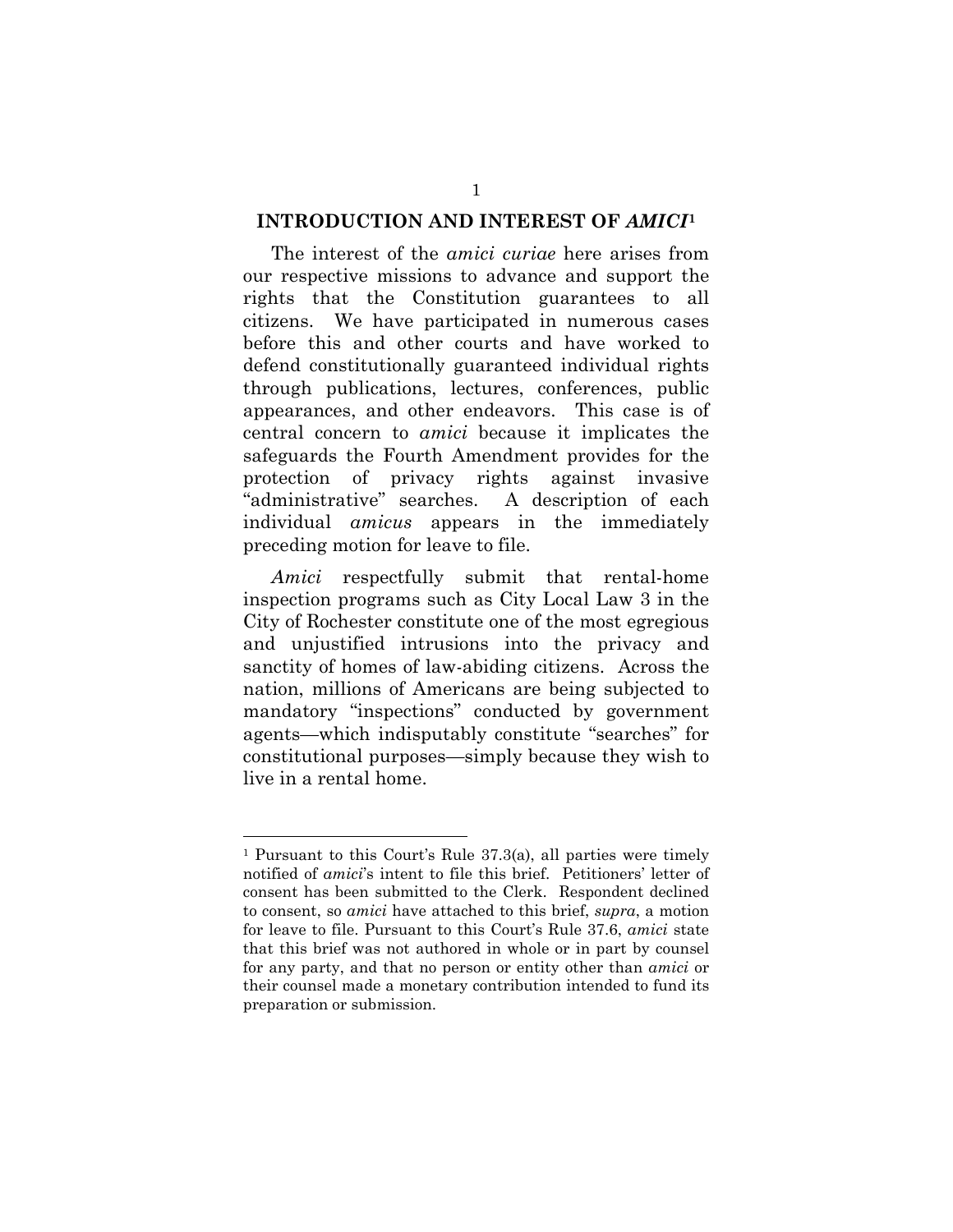The city of Rochester's suspicionless "inspection" warrants program allows the city to "search" tenants' homes for possible, yet unspecified, housing code violations. The warrant applications rely on Local Law 3, which removes the requirement that city officials have probable cause that particular evidence of an offense will be found in the home. The warrants remain valid for 45 days, thus permitting multiple entries by city employees, as the most private details of tenants' lives are exposed to government inspectors who are subject to hardly any restrictions. Courts are no longer involved after the issuance of the warrants, and the searches sanction videotaping and photography of the home—which visual and other information becomes publicly available via FOIA request. Any evidence of crime discovered can be reported to police, and tenants are left to try to repair the financial, emotional, and other damage inflicted on their lives.

Very little is required for a showing of "reasonableness" towards the issuance of the warrants at issue. *Camara v. Municipal Court* stands alone in this Court's relevant jurisprudence and only suggests "standards" for "administrative" warrants in dictum. *Camara v. Municipal Court*, 387 U.S. 523, 534-539 (1967). In the instant case, the lower court issued the warrant simply because the inspection program exists and these rental homes were due an inspection at the expiration of a statutory six-year period.

Such administrative searches are significant intrusions on Fourth Amendment interests, and the reasons offered for upholding them are insufficient to justify so substantial a weakening of constitutional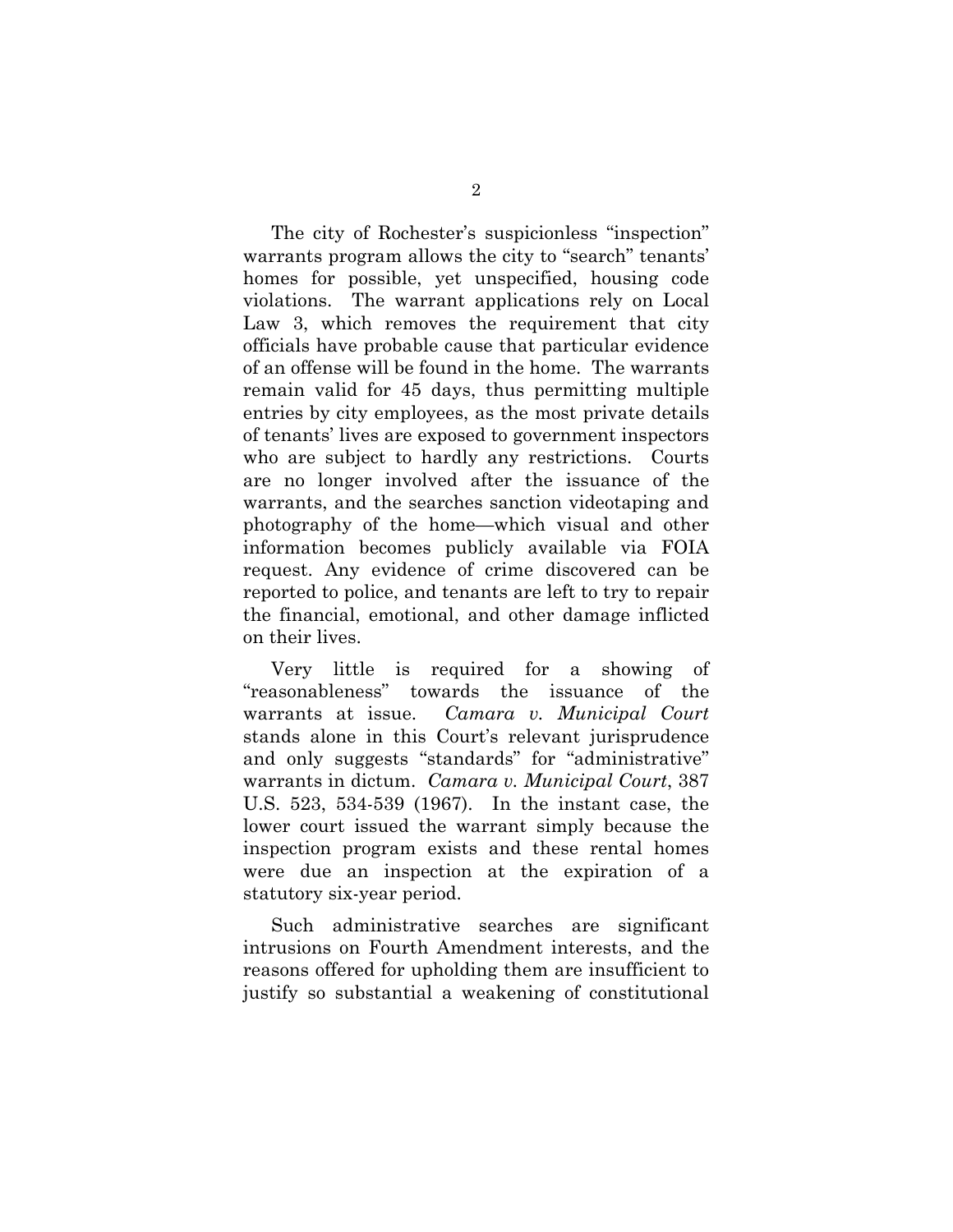protections. Similar inspection legislation has proliferated in counties and municipalities across the United States for vaguely stated reasons that lack empirical justification and, consequently, provide inadequate protection for privacy interests. *Amici* urge this Court to hear this challenge to stem the flow of these harassing invasions and restate the Fourth Amendment's protection of individual rights.

#### **ARGUMENT**

## **I. THE FOURTH AMENDMENT DOES NOT SUPPORT SUSPICIONLESS "ADMINISTRATIVE" SEARCHES**

### **A. The Fourth Amendment prohibits general warrants to search private residences.**

Administrative searches of the kind at issue here are significant intrusions on the Fourth Amendment. The Fourth Amendment is clear and unequivocal: "[N]o warrants shall issue, but upon probable cause, supported by oath or affirmation, and particularly describing the place to be searched, and the persons or things to be seized." U.S. Const. Amend. IV. It embodies the right of all persons to "retreat into his home and there be free from governmental intrusion." *Silverman v. United States*, 365 U.S. 505, 511 (1961). The Framers intended the Amendment to also embody the ancient tenet that "the house of every one is to him as his castle and fortress, as well for his defense against injury and violence for his repose." *Semayne's Case*, 5 Coke Rep. 91, 77 Eng. Rep. 195 (1604). Countless decisions of this Court have recognized that the basic purpose of this Amendment is "to safeguard the privacy and security of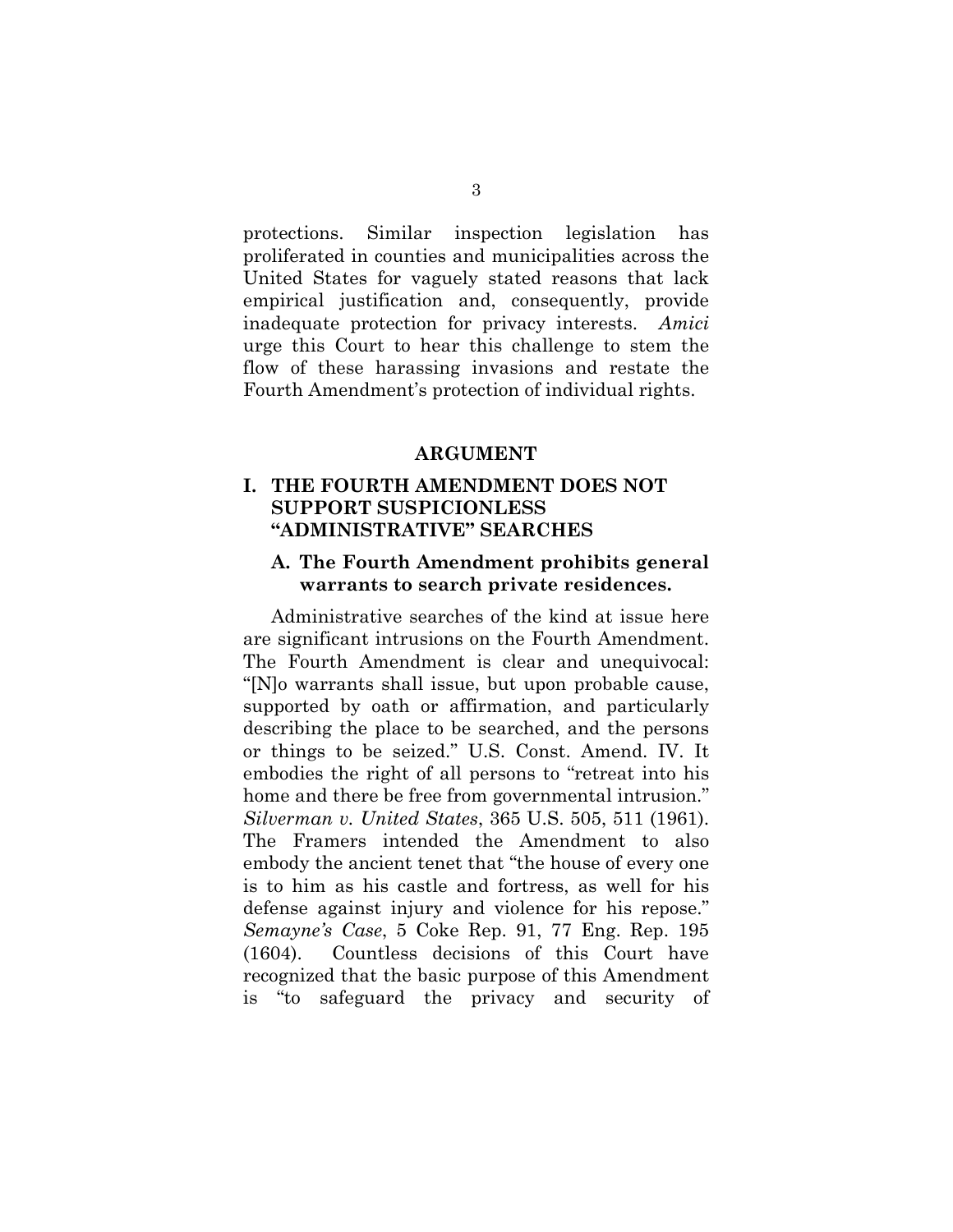individuals against arbitrary invasions by governmental officials." *Camara*, 387 U.S. at 528. The Fourth Amendment thus gives concrete expression to a right of the people which "is basic to a free society." *Wolf v. Colorado,* 338 U.S. 25, 27 (1949).

In *Camara*, this Court held that the Fourth Amendment applies to searches and seizures in the civil as well as the criminal context. *Camara*, 387 U.S. at 534; *see also Marshall v. Barlow's, Inc.,* 436 U.S. 307, 312 (1978). Rejecting the notion that an individual's Fourth Amendment protections are "merely 'peripheral'" in the context of a regulatory inspection, the Court found it "surely anomalous to say that the individual and his private property are fully protected by the [F]ourth [A]mendment only when the individual is suspected of criminal behavior." *Camara* at 530. Therefore, administrative searches of residences must comply with the Fourth Amendment. *Id.* at 534; *Town of Bozrah v. Chmurynski*, 303 Conn. 676, 692 (2012). The explicit "right of the people to be secure in their persons, houses, papers, and effects," is also strongly indicative of a constitutional right to privacy. U.S. Const. Amend. IV.

The Fourth Amendment was written in direct response to British general warrants, also known as Writs of Assistance, in which British law enforcement officials were granted general search powers by the Crown. The officials were then able to perform searches upon virtually any home they wished, at any time, and for any or no reason. "It cannot be doubted that the Fourth Amendment's commands grew in large measure out of the colonists' experience with the writs of assistance and their memories of the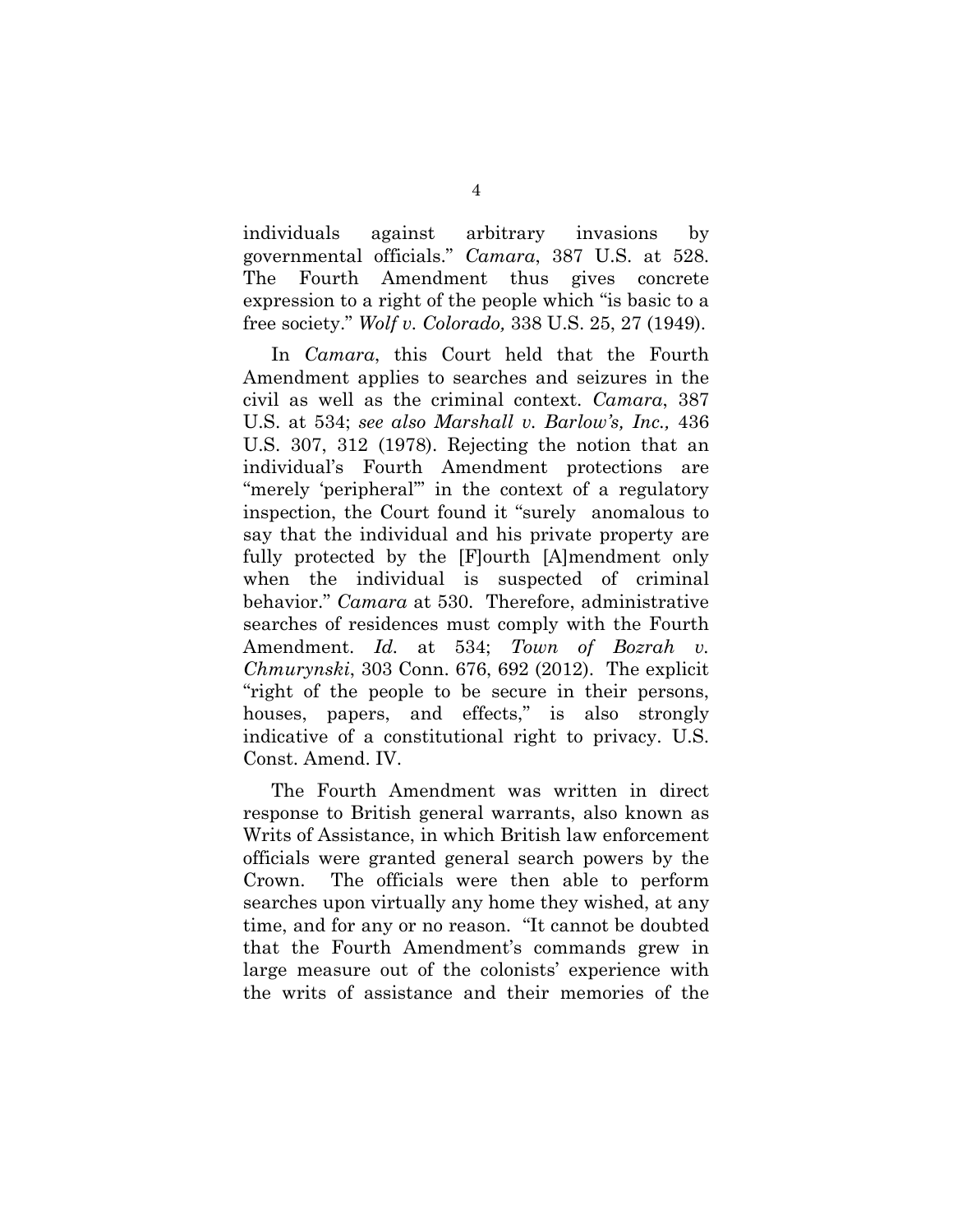general warrants formerly in use in England." *United States v. Chadwick*, 433 U.S. 1, 7-8 (1977), *abrogated by California v. Acevedo*, 500 U.S. 565 (1990). The "administrative" searches at issue here strongly resemble those general warrants which the Fourth Amendment was primarily written to prohibit.

Under the *Camara* Court's reasoning, the Fourth Amendment would permit the very evil that it was written to proscribe: suspicionless investigatory searches. *See Illinois v. Krull*, 480 U.S. 340, 364 (1987) (O'Connor, J., dissenting) (describing statutes authorizing "administrative" searches as "the 20thcentury equivalent of the Act authorizing the Writ of Assistance"). This Court has made clear that the Fourth Amendment must provide "the traditional protections against unreasonable searches and seizures afforded by the common law at the time of the framing." *Wilson v. Arkansas*, 514 U.S. 927, 931 (1995). This Court should accept this case to reaffirm the Founders' vision that suspicionless, general searches of homes was uniformly considered unreasonable in 1791, and is still unreasonable in 2013. Unlike many of the rights recognized in controversial civil liberties rulings of the last few decades, the right against unreasonable search and seizure is specifically set forth in the Bill of Rights. *Cf.* Robert Bork, *The Tempting of America* 246 (1990) ("The Fourth Amendment's protection of the privacy of the home from unreasonable searches is an illustration that the 'Constitution does protect defined aspects of an individual's privacy.'). The rise of the administrative state only increases the need for vigorous enforcement of the probable cause and particularity requirements.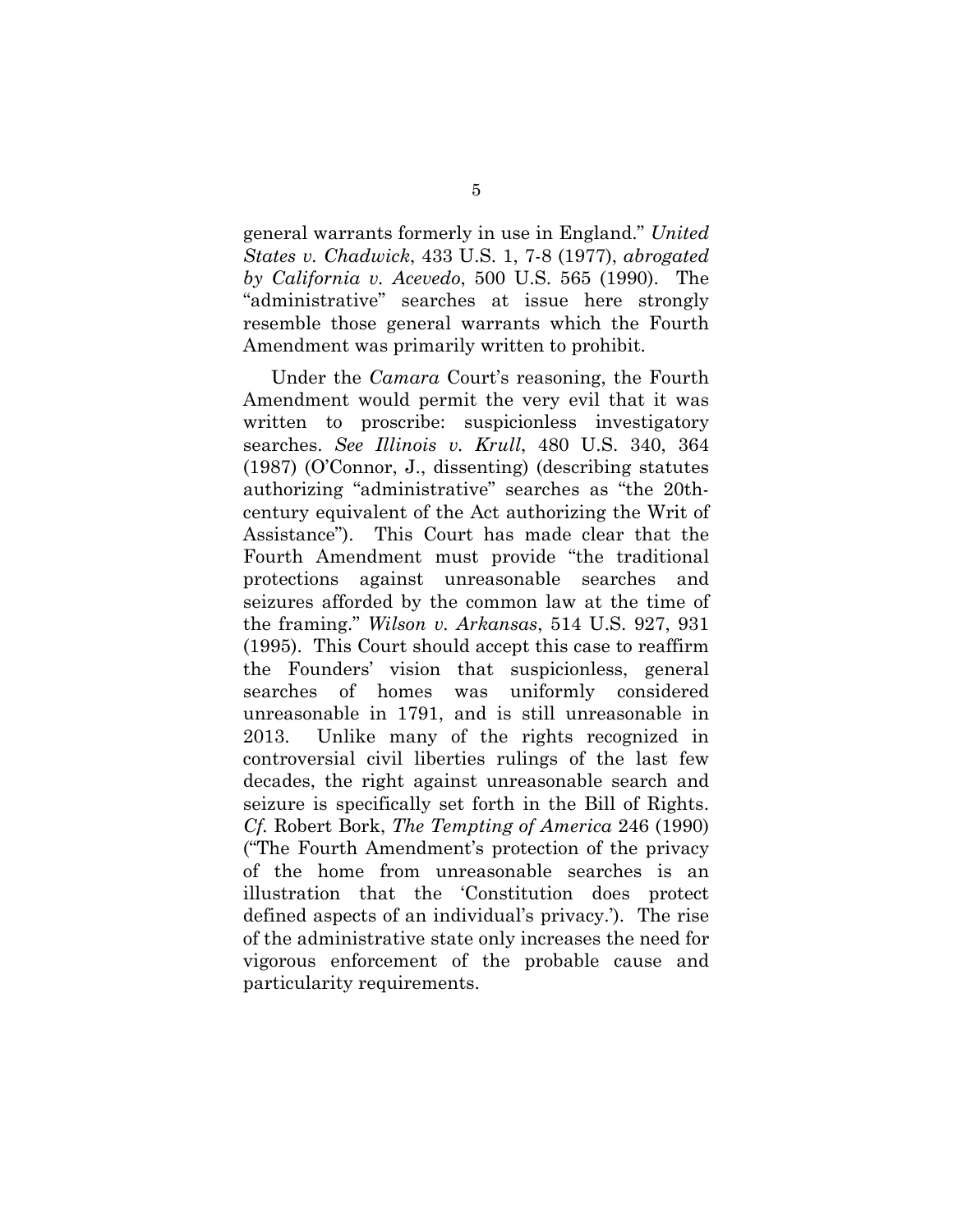### **B. Warrants must describe the things to be seized with particularity.**

The Fourth Amendment prohibits general warrants given without individualized suspicion and issued to seek evidence of zoning, housing code, and other "administrative" violations. Warrants valid under the Fourth Amendment must "particularly describe the place to be searched and the persons or things to be seized." U.S. Const. Amend. IV. *Camara* left the question of particularity unanswered, but the purpose of the particularity requirement is to avoid "a general, exploratory rummaging in a person's belongings." *Andresen v. Maryland*, 427 U.S. 463, 480 (1976) (internal quotation marks omitted); *Coolidge v. New Hampshire*, 403 U.S. 443, 467 (1971); *see generally Stanford v. Texas*, 379 U.S. 476, 481-85 (1965) (describes the history and purpose of the particularity requirement).

In *Camara*, this Court envisioned that administrative inspections would be carried out pursuant "a suitably restricted search warrant" issued under the Fourth Amendment guideline that "reasonableness is still the ultimate standard." *Camara*, 387 U.S. at 538. General warrants such as those issued by Rochester here are neither "suitably restrictive" nor guided by a standard of reasonableness. Instead, they flaunt the core protections guaranteed by the Fourth Amendment and authorize plenary "searches" of petitioners' homes. Nowhere in these warrants is there any description of "persons or things to be seized" or any limitation on the places to be searched. In *Groh v. Ramirez*, this Court held that a warrant that does "not describe the items to be seized *at all*" is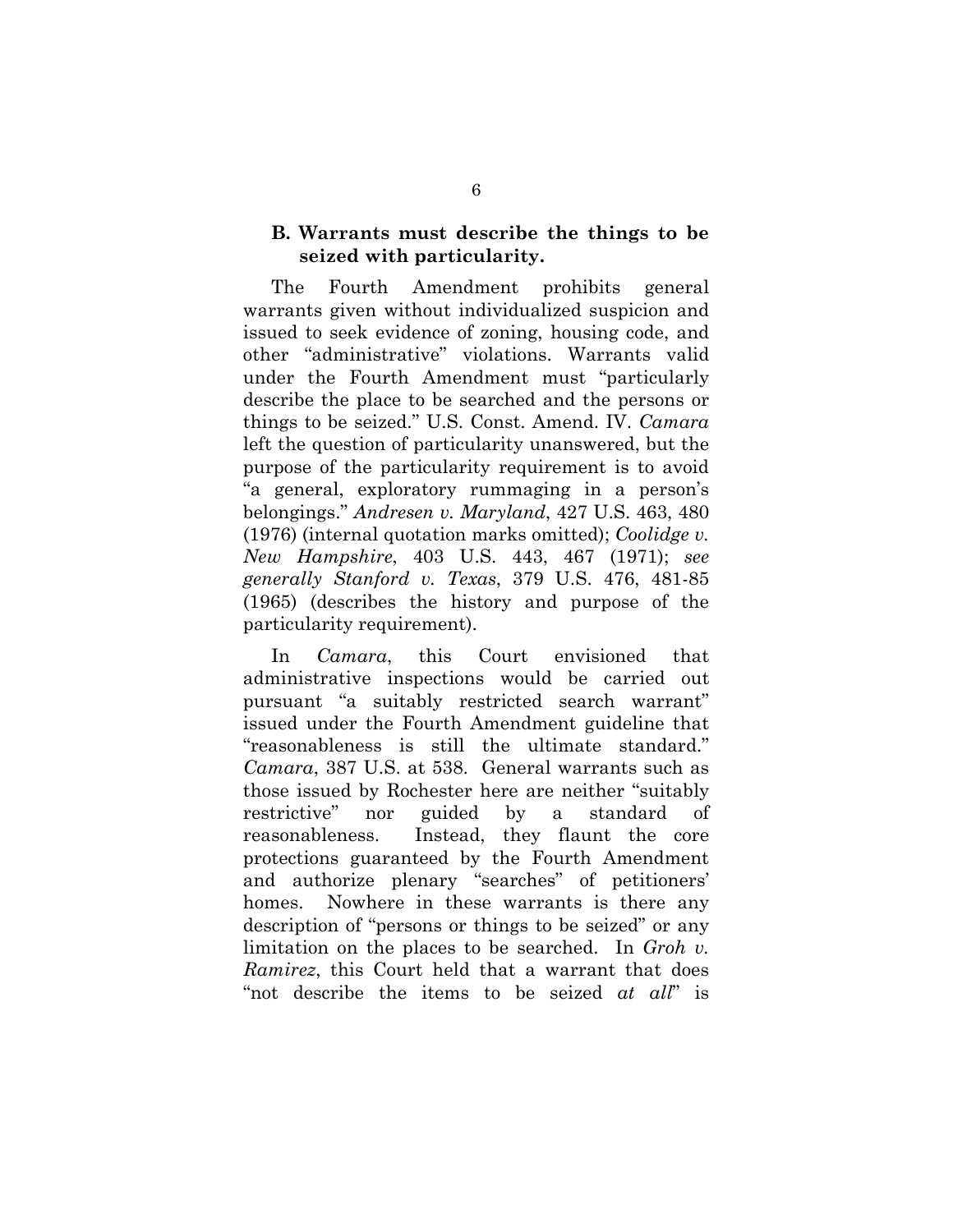"obviously deficient" and "plainly invalid." *Groh v. Ramirez*, 540 U.S. 551, 557-58 (2004) (emphasis in original). A sufficiently particular warrant describes the items to be seized in such a way to grant no discretion to the officer executing the warrant. *See Marron v. United States*, 275 U.S. 192, 196 (1927).

Lower courts have been led in the diametrically opposite direction by *Camara*'s dictum and are in need of this Court's guidance. The City of Rochester has obtained these warrants to engage in precisely the type of general searches that the Fourth Amendment was written to abolish. Absurdly, under current law, the full protections guaranteed by the Fourth Amendment are given to someone only after he or she is suspected of having committed a crime. This blatant incoherence can only be rectified if this Court clarifies and reinforces the warrant requirement for administrative inspections.

#### **C. This Court should adopt the standard of individualized suspicion.**

The purposes of the Fourth Amendment are best met by the traditional requirement of individualized suspicion. This is because "a targeted administrative search demands a more particularized showing of probable cause than the relaxed version in *Camara*." *Town of Bozrah v. Chmurynski*, 303 Conn. 676, 692 (2012). It must be so "in order to properly 'safeguard citizens from rash and unreasonable interferences with privacy and from unfounded charges' while simultaneously providing 'fair leeway for enforcing the law in the community's protection.'" *Brinegar v. United States,* 338 U.S. 160, 176 (1949) *quoted in Town of Bozrah v. Chmurynski*, 303 Conn. 676, 692 (2012).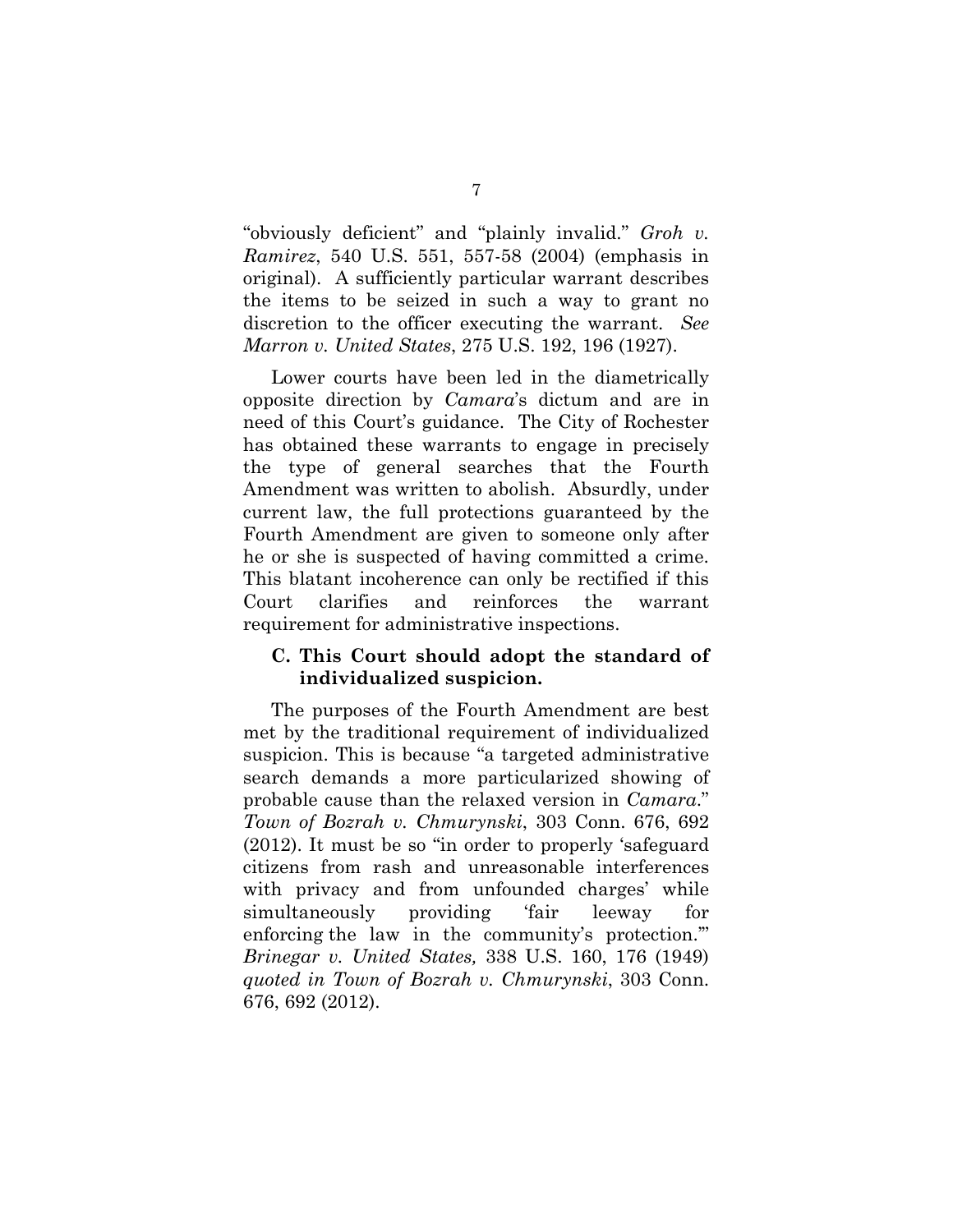# **II. THE GROWTH OF "ADMINISTRATIVE" SEARCHES THREATENS THE SANCTITY OF HOMES ACROSS THE COUNTRY**

## **A. Private homes are entitled to protection from broad "administrative" searches without regard to the homes' underlying economic arrangements.**

A private home is entitled to protection against unreasonable government searches regardless of whether it is owned or rented. The "right to be free from unauthorized entry into one's abode is ancient and venerable." *State v. Larsen*, 650 N.W.2d 144, 147 (Minn. 2002). This Court has found that the "very essence of constitutional liberty and security" involves constraining "all invasions on the part of the government and its employees of the sanctity of a man's home and the privacies of life." *Boyd v. United States*, 116 U.S. 616, 630 (1886). "It is not the breaking of his doors and the rummaging of his drawers that constitutes the essence of the offense; but it is the invasion of his indefeasible right of personal security, personal liberty, and private property." *Id.* This Court has also held that "the right to be free, except in very limited circumstances, from unwanted governmental intrusions into one's privacy" is "fundamental to our free society." *Stanley v. Georgia*, 394 U.S. 557, 564 (1969).

Flying in the face of this Court's immense respect for the sanctity of the home, the City of Rochester and many other municipalities around the country have engaged in home invasions based on an arbitrary and discriminatory economic classification. The city offers no justification as to why Local Law 3 applies only to *rental* homes. The laws of this nation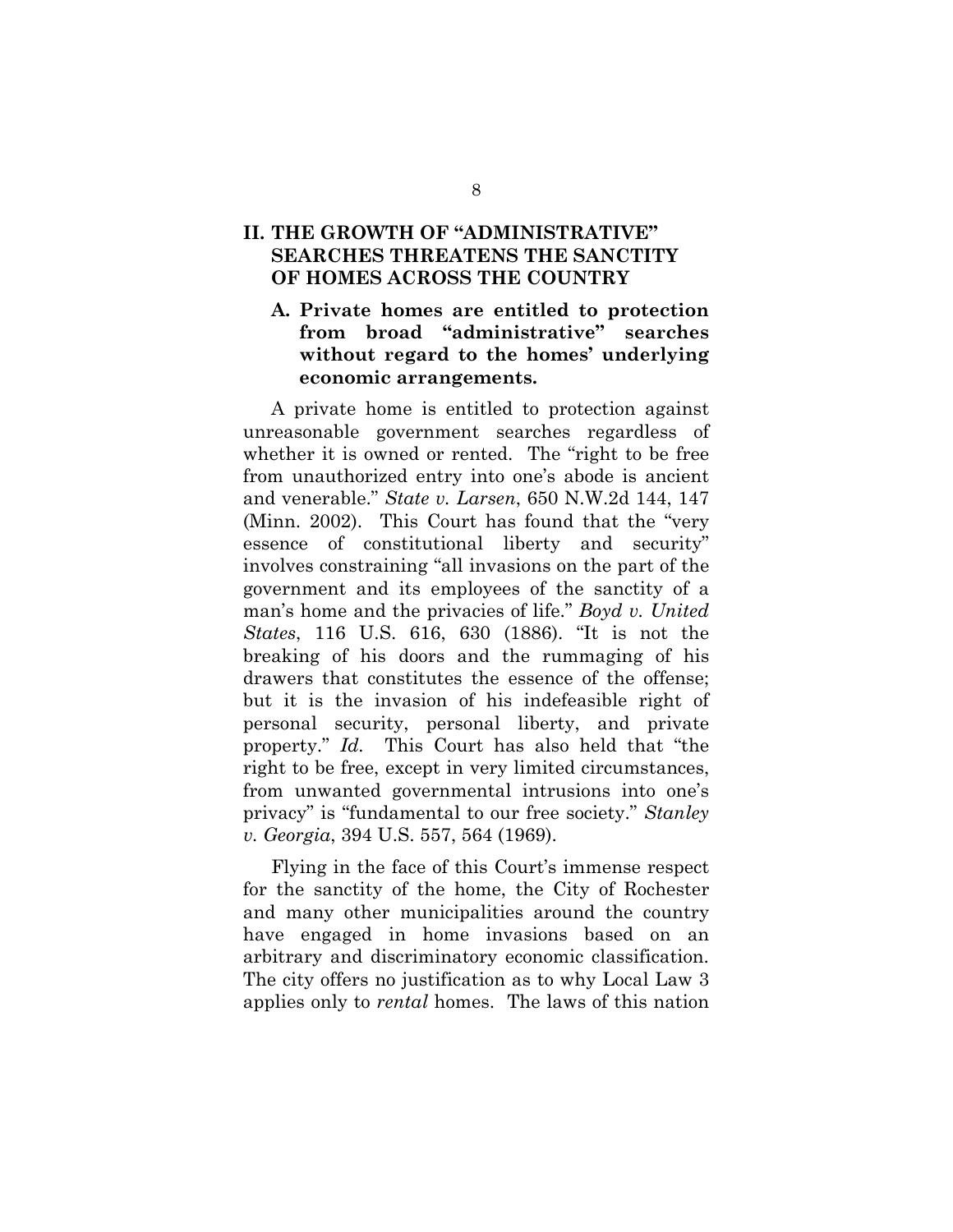do not discriminate on such a distinction elsewhere. No Americans should be subjected to a broad invasion of privacy without individualized suspicion of wrongdoing based merely on their lack of property ownership—especially when such searches strike at the physical integrity of the house, threatening the privacy of *all* that occurs within.

## **B. The recent growth of rental-home inspection ordinances lacking privacy safeguards poses a great threat to the sanctity of homes against searches.**

Government agents assert vague invocations of need to justify *repeated* inspections under the administrative search regimes like the one at issue here. Petitioners were subjected to searches every six years pursuant to rental-inspection ordinances that lack constitutionally required safeguards for privacy interests. That the warrants were issued routinely without probable cause only compounds the impact of the invasions of privacy. Similarly, allowing the tenant's presence during an inspection or providing advance notice does not mitigate the intrusion. These supposed "protections" only serve to allow victims to witness the invasion of their home or to act as a warning so, at best, they may attempt to hide or move objects that embody the most private aspects of their lives. Moreover, the inspection ordinances do not prevent the disclosure of information gained during the search. Here, photos and videos of the Petitioners' home found their way onto the Internet. Only a denial of government access altogether can successfully safeguard individual privacy interests.

The facts of *United States v. Jones* demonstrate that, when it comes to privacy, the whole is far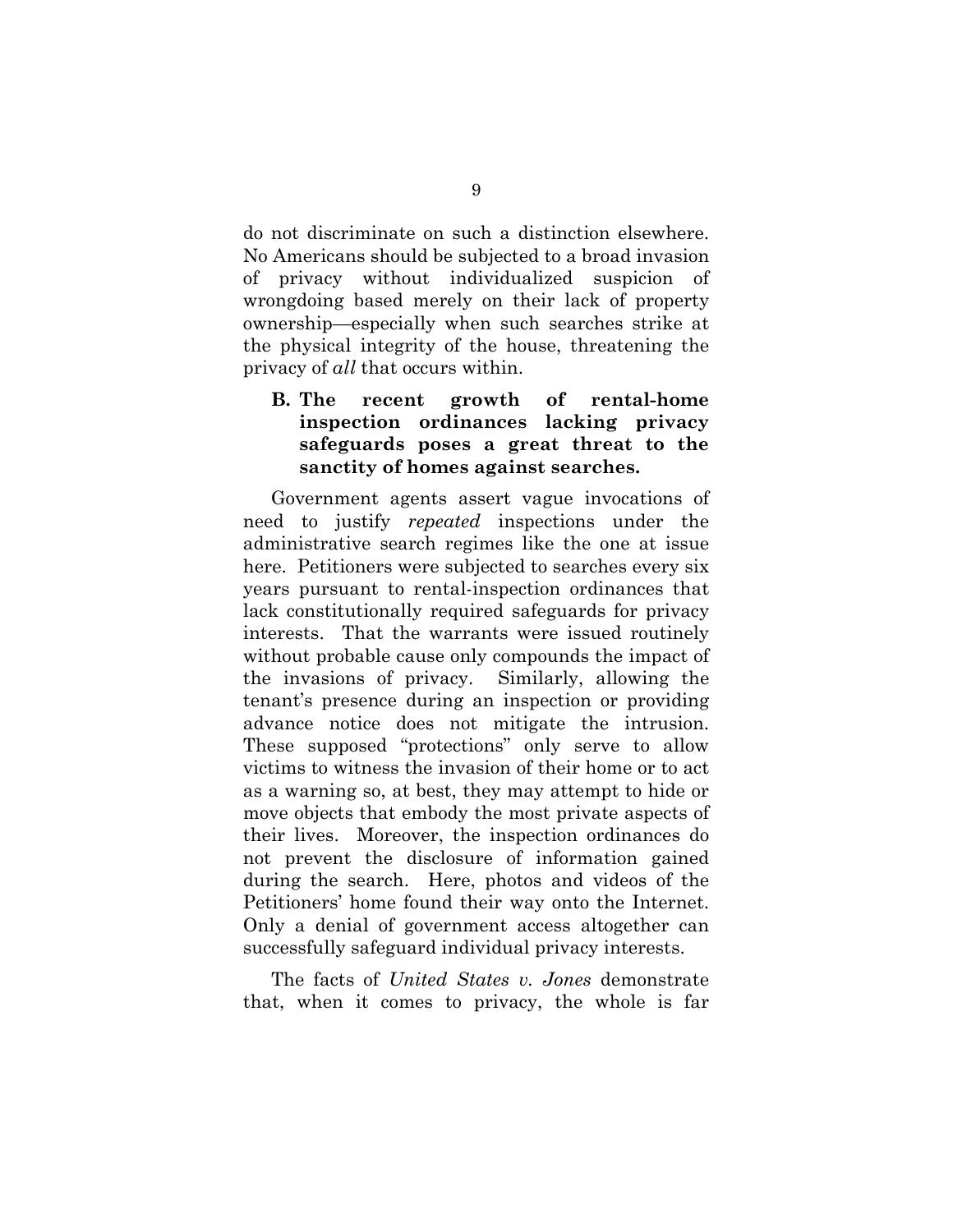greater than the sum of its parts. See *Jones*, 132 S. Ct. 945, 955 (2012) (Sotomayor, J., concurring) ("GPS monitoring generates a precise, comprehensive record of a person's public movements that reflects a wealth of detail about her familial, political, professional, religious, and sexual associations."). As in *Jones*, "making available . . . such a substantial quantum of intimate information about any person whom the Government, in its unfettered discretion, chooses to [inspect]—may 'alter the relationship between citizen and government in a way that is inimical to democratic society.'" *Id.* at 956 (quotation omitted). This Court should not allow unfettered home inspections that expose personal information to the world just because that home is rented.

#### **C. These "administrative" searches open up the intricacies of tenants' lives.**

The Court in *Camara* reasoned that administrative warrants put relatively small burdens on residents "because the inspections are neither personal in nature nor aimed at the discovery of evidence of crime, they involve a relatively limited invasion of the urban citizen's privacy." *Camara*, 387 U.S. at 537. If this was ever true, it is no longer. Administrative warrants are highly intrusive, nearly unlimited in scope, and now produce evidence that is available online. Petitioners do not to understand how a search of every room, closet and cabinet of their homes is not "personal." Cf. *Kyllo v. United States*, 533 U.S. 27, 37 (2001) (in the home, "all details are intimate details, because the entire area is held safe from prying government eyes.") Moreover, these searches, although not "aimed at the discovery of evidence of crime," can uncover such evidence. For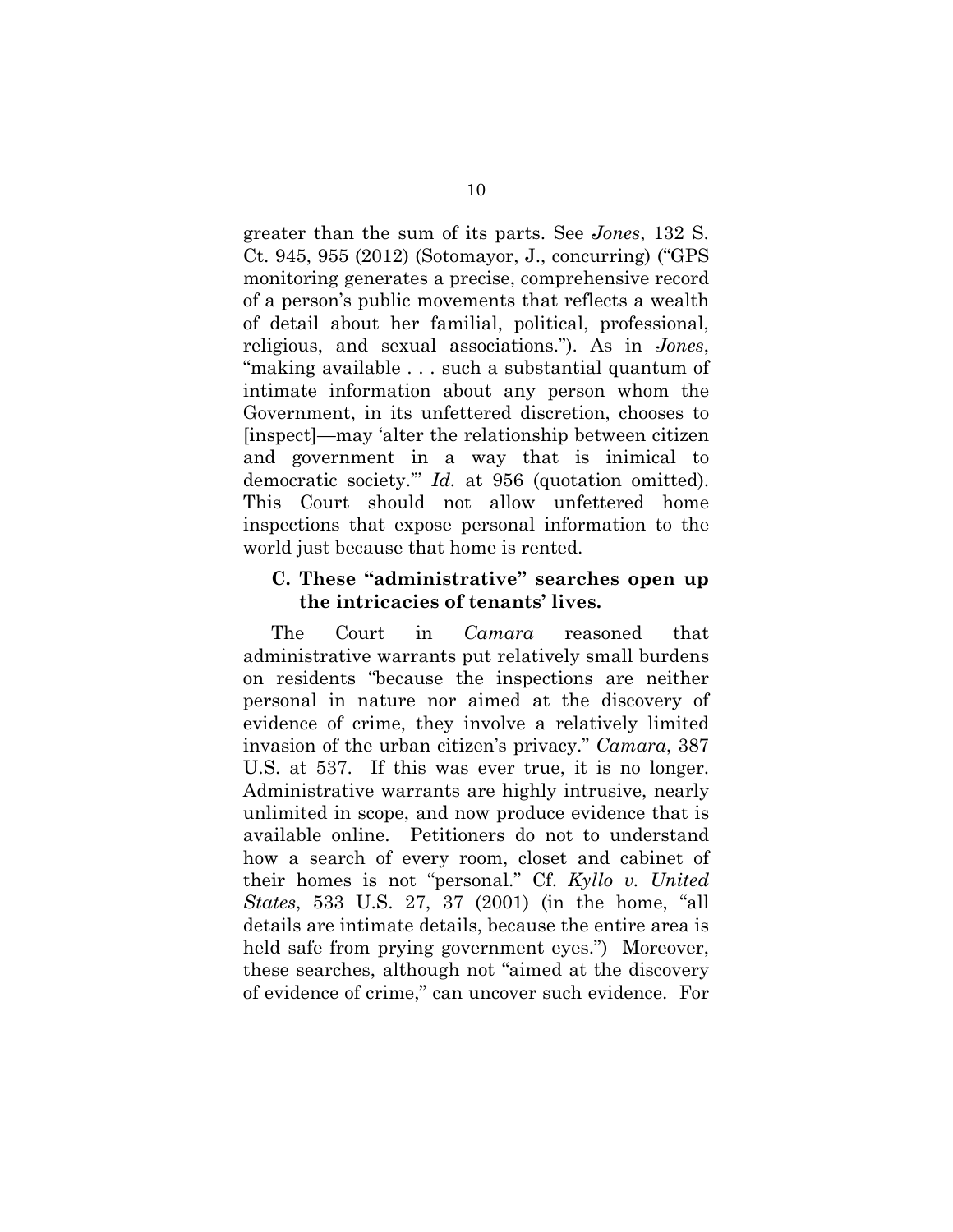example, under NY EXEC. L. § 382(2), the failure to correct a violation of the New York State Uniform Fire Prevention and Building Code Act is a crime punishable by a fine of \$1,000 per day and imprisonment for one year. NY EXEC. L. § 382(2).

Unfortunately, and despite widespread abuses, ordinances authorizing general "administrative" searches of rental properties have been increasingly adopted by local authorities with little protection for privacy interests. These inspections reach the entirety of the homes and to *all* of the activity that occurs within. They expose, in plain sight, innumerable aspects of the occupants' lives: religion, politics, intimate relationships, group associations, personal habits, belongings, hobbies and interests, practices and characteristics whether lawful or unlawful, smoking and drug-related paraphernalia, medical devices and prescriptions, and financial documents and records. *Camara*'s "administrative warrant" exception "prostitutes the command of the Fourth Amendment" and "sets up in the health and safety codes area inspection a newfangled 'warrant' system that is entirely foreign to Fourth Amendment standards." *Camara*, 387 U.S. 523, 547 (1967), (Clark, J., dissenting). These intrusions must not be sanctioned by this Court.

## **D. Alternatives are available to the current suspicionless searches authorized by the City of Rochester and other localities.**

Less intrusive means exist to protect public health and safety, rendering blanket suspicionless searches of rental homes unnecessary. First, local governments may inspect rental homes with the consent of the owner or tenant; most searches are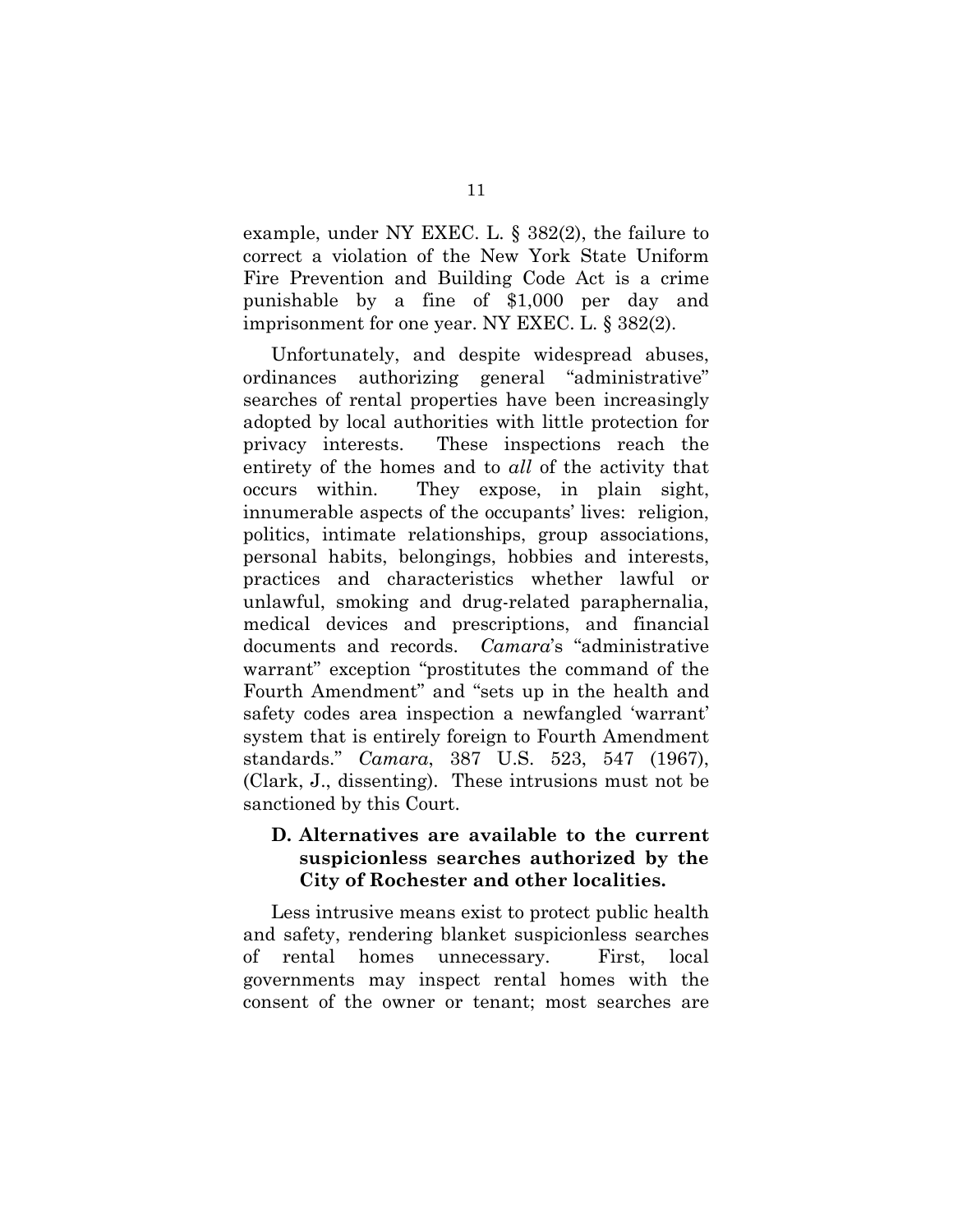already conducted with such consent. The Court in *Town of Bozrah v. Chmurynski* did "not believe" that "a preliminary showing of probable cause to believe a zoning violation will be discovered would create an undue burden on local governments, especially since," as the *amici* in that case had noted, "most homeowners consent to inspection." *Town of Bozrah v. Chmurynski*, 303 Conn. 676, 692 (2012). *See also Camara,* 387 U.S. at 539 (observing that most citizens consent to inspections of property without warrant); *Marshall v. Barlow's Inc.* 436 U.S. 316 (observing that great majority of business owners consent to inspection without warrant). Governments may also increase tenant consent by educating tenants on the benefits of inspections.

Second, some local governments provide for selfinspection by owners or their agents, coupled with audits of the self-inspection documentation. For example, Sacramento County requires the owner's manager or agent to conduct a self-inspection of each rental unit at the commencement of any tenancy but before occupancy, and then annually. Sacramento Code § 16.20.906(A)-(B).

Third, some municipalities respect the Fourth Amendment in their inspection ordinances. For example, a Richmond, California ordinance provides that if an owner or tenant refuses to allow access to conduct the inspection, "the City Attorney may use all legal remedies permitted by law to cause an inspection to take place, *provided reasonable cause*  exists to believe that a violation of the Municipal Code or State law exists on the subject property." Richmond Ordinance § 6.40.060(e) (emphasis added).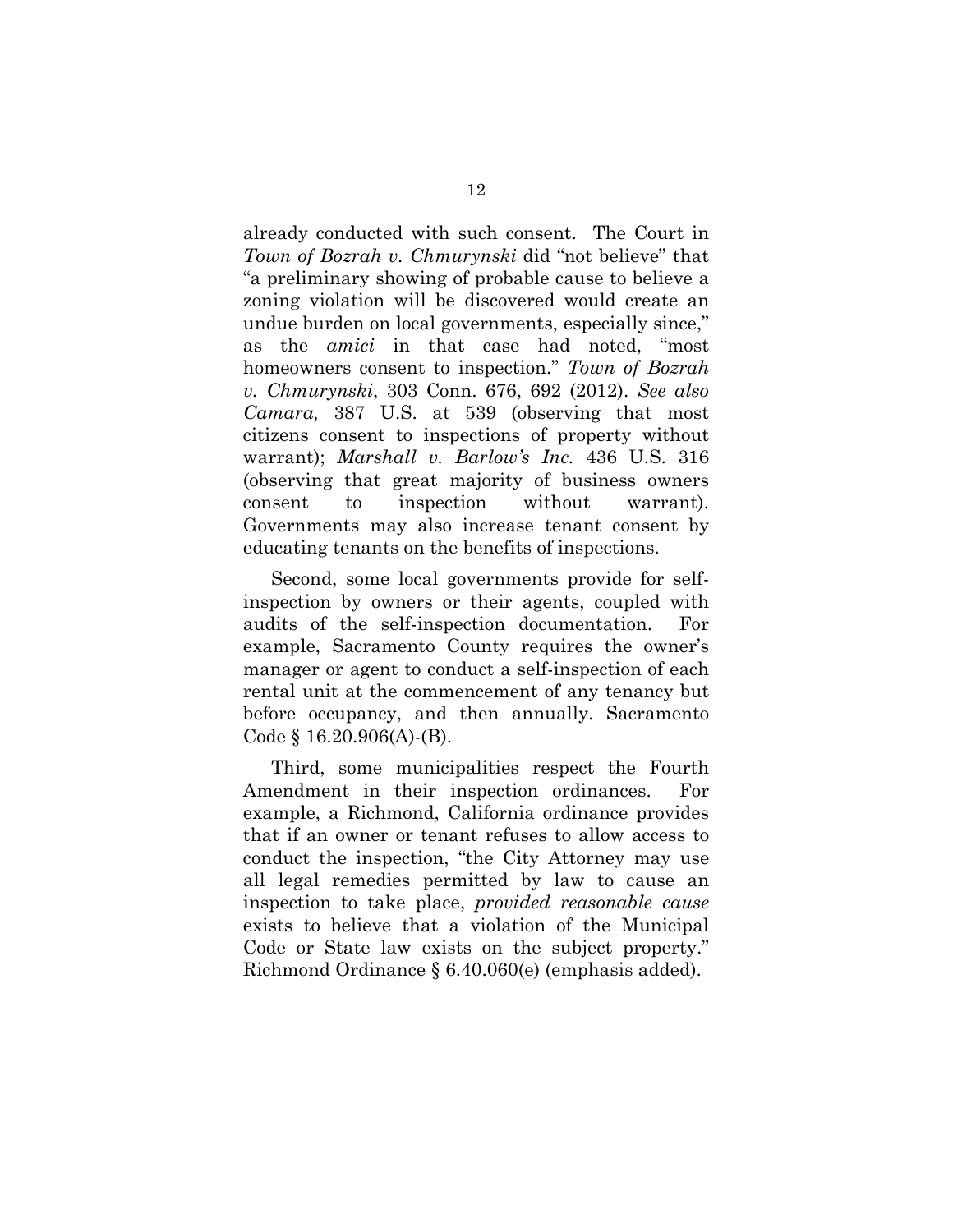Fourth, some cities do not conduct routine interior inspections. Oakley, California, for example, provides that all rental units "shall be subject to an annual *exterior* inspection . . . to determine whether any substandard condition exists" or "whether there is a violation of this Chapter or of this Code." Oakley Ordinance § 4.30.402(a) (emphasis added); *see also*  Brentwood Code § 8.44.040 ("The enforcement officer shall cause the exterior of each rental property to be inspected at least once every two years to ensure compliance with all applicable laws."). The ordinance specifies that the inspections "shall be *exterior inspections only*, unless an interior inspection is *authorized by the owner or tenant*." Oakley Ordinance § 4.30.402(d) (emphasis added). The ordinance does not prevent the city from obtaining an inspection warrant for a nonconsensual inspection or from "conducting an emergency inspection under exigent circumstances." Oakley Ordinance § 4.30.402(d).

Fifth, nonconsensual inspections may be based on complaints about specific properties that provide probable cause to believe that violations exist. For example, Joliet, Illinois allows inspections only if there has been some complaint or reason to believe that a dangerous condition exists (*e.g.*, a fire). Whether the information comes from a complaint by a tenant or neighbor or a consensual inspection of a nearby unit that suggests a systemic problem, such ordinances would at least require some type of individualized showing. Joliet Ordinance § 8-152(d).

Finally, local governments can avoid invading the sanctity of a home by limiting inspections to periods when the property is vacant. Boston, Massachusetts requires that property owners have newly rented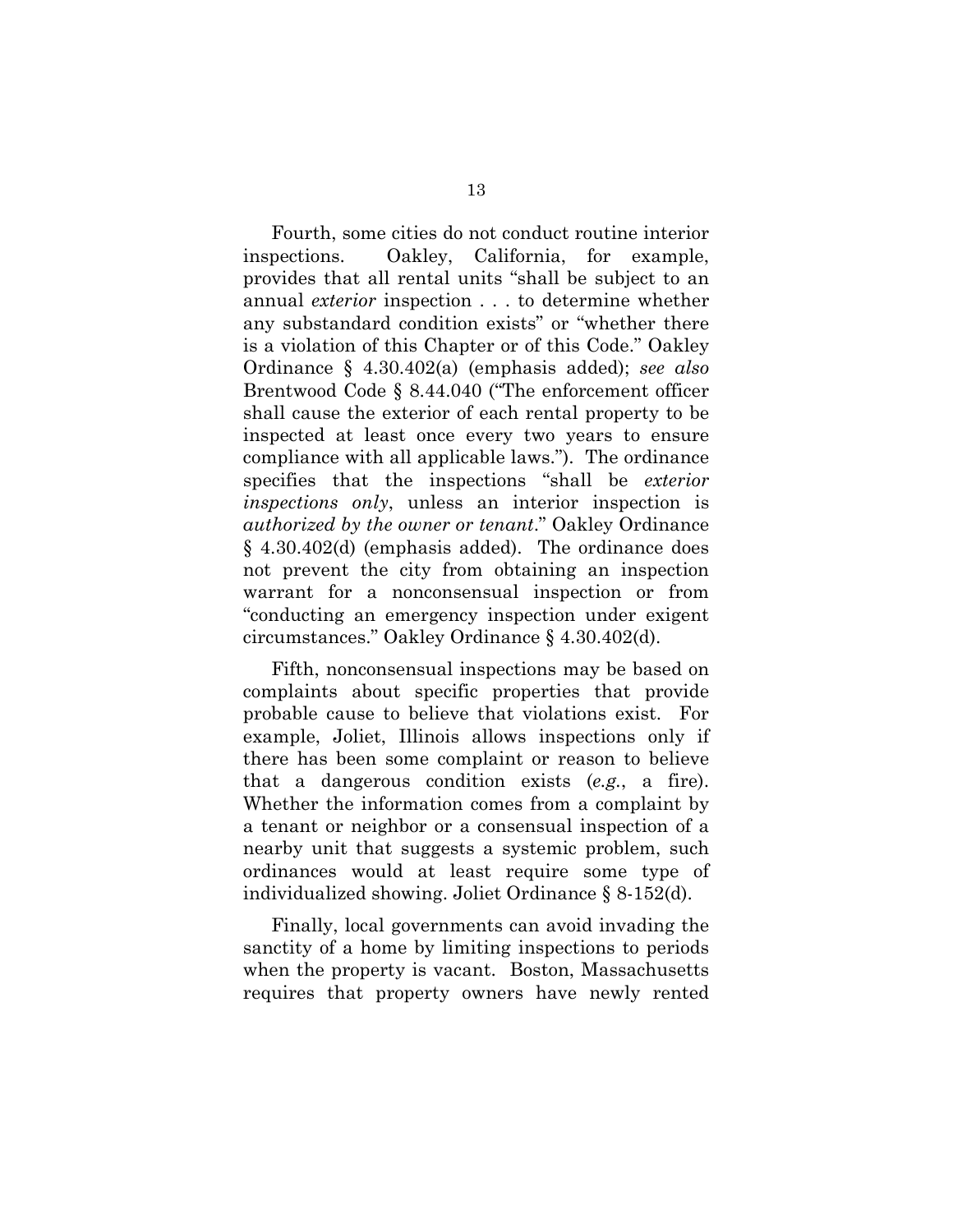apartments inspected within 45 days of a rental. Boston Ordinance § 9-1.3. Similarly, Rochester, Michigan provides that, after the initial selfinspection, self-inspections must be done when there is a change of occupant. Annette Kingsbury, Rental Inspection Ordinance Approved in Rochester (May 25, 2011), http://www.rochestermedia.com/rentalinspection-ordinance-okd-in-rochester (last visited Dec. 6, 2012). Such provisions, while not ideal, provide somewhat greater protection for homes and privacy than Local Law 3, which forces tenants to open their intimate spaces to the government.

# **III.** *CAMARA* **MUST BE REVISITED AND ITS HOLDING STRENGTHENED IN LINE WITH THE MEANING AND INTENT OF THE FOURTH AMENDMENT**

#### **A.** *Camara* **created conflict in lower courts.**

Due to *Camara*'s overly broad holding, courts are conflicted on how much Fourth Amendment protection is required for administrative searches. In the 45 years since *Camara* was decided, no appellate court has upheld a warrant granted by a lower court relying on *Camara*. *See, e.g., Sokolov v. Village of Freeport*, 52 N.Y.2d 341, 344 (1981) (referencing *Camara*, in dictum). Tenants are routinely subject to warrants authorizing general searches of their private homes without more than a local inspection provision and the expiration of a statutory period as reasoning. *Camara* has thus been repeatedly criticized. See, e.g., *City of Seattle v. McCready*, 123 Wash. 2d 260, 268 n.1, 273 n.4, 281-82 (1994); *Black v. Village of Park Forest*, 20 F. Supp. 2d 1218, 1230 (N.D. Ill. 1998).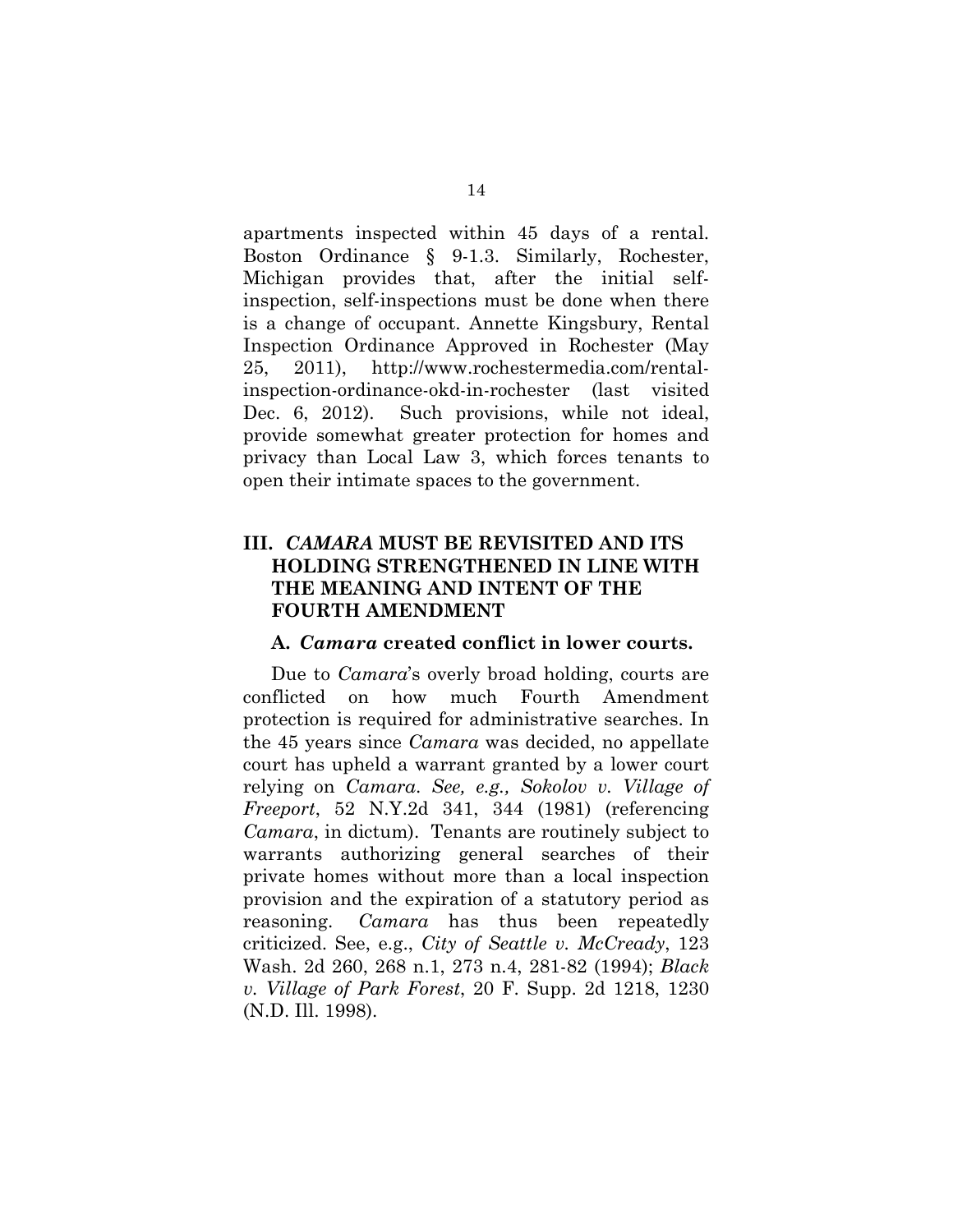#### **B. The City of Rochester has not satisfied**  *Camara***'s (inadequate) standards.**

While *Camara'*s "standards" for the issuance of administrative search warrants are wholly inadequate to protect Fourth Amendment rights, even those limited criteria are unsatisfied here. The *Camara* standards are "based upon the passage of time, the nature of the building (*e.g.*, a multifamily apartment house), or the condition of the entire area…" *Camara*, 387 U.S. at 537. The Court seemingly acted out of concern for densely populated housing and urban squalor. Yet the petitioners here do not live in the multifamily apartment houses in a run-down neighborhood that *Camara* envisioned.

Moreover, the "passage of time" criterion has been wholly ignored. Instead, Rochester inconsistently and selectively applies a standard based ultimately on economic class, subjecting private homes with tenants to inspections every six years. This "reduces the Fourth Amendment to a form of words," *Silverthorne Lumber Co v. United States*, 251 U.S. 385, 392 (1920), and leaves the protection of a fundamental right to the whims of statutory caprice. Under lower courts' interpretations of *Camara*, cities could adopt a schedule of anywhere from weekly to decennial inspections without implicating Fourth Amendment concerns. That cannot be the law.

## **C. This Court should rule on** *Camara***'s yetunanswered question regarding the standards for "administrative" warrants.**

The Framers viewed warrants as more dangerous than searches and thus adopted detailed requirements for the issuance warrants. The most dangerous warrants were those that gave a free pass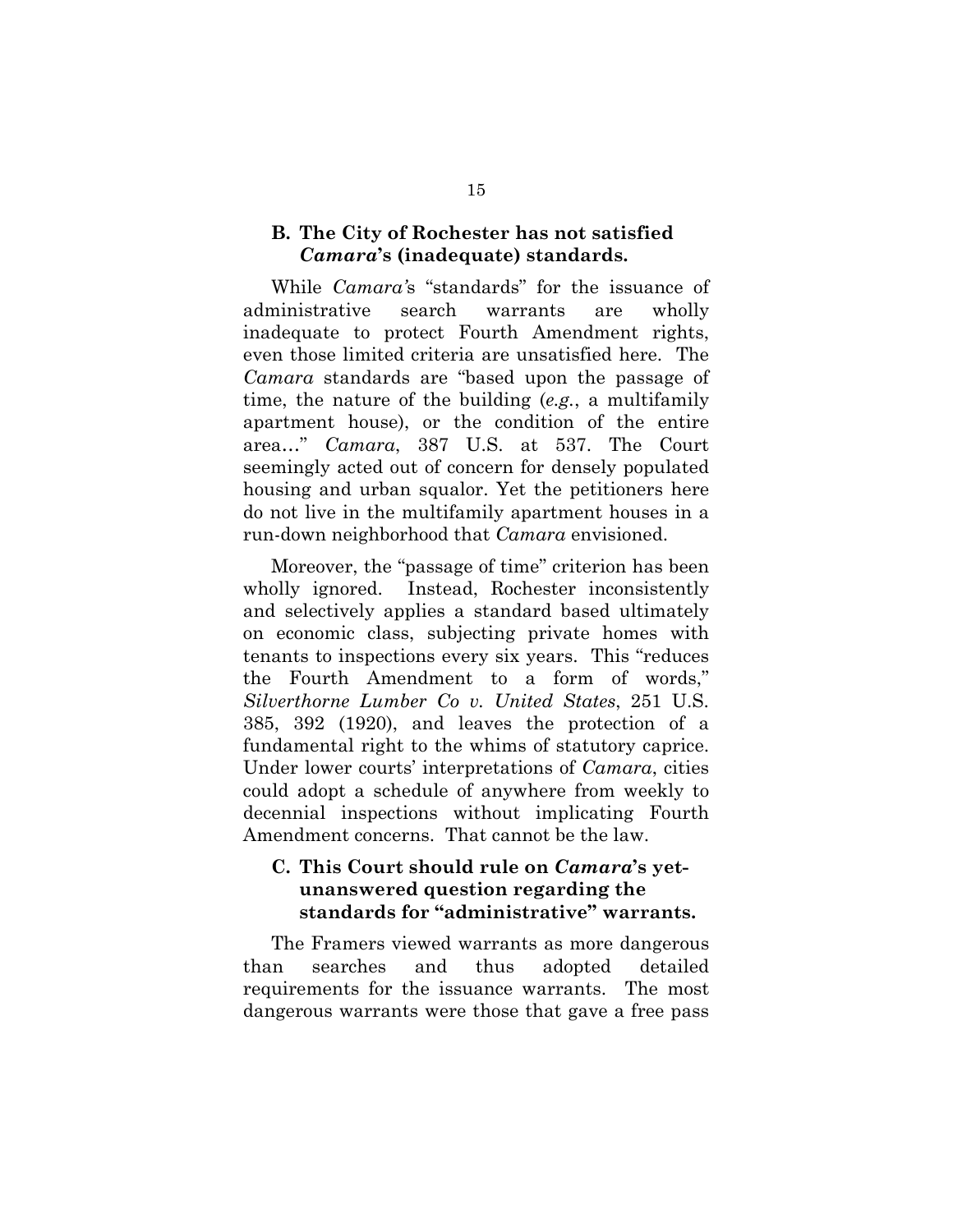to government agents to violate the fundamental right to privacy with impunity. "[O]ur constitutional fathers were not concerned about warrantless searches, but about overreaching warrants … Far from looking at the warrant as a protection against unreasonable searches, they saw it as an authority for unreasonable and oppressive searches." *Marshall v. Barlow's Inc.*, 436 U.S. 307, 328 (1978) (Stevens, J., dissenting). Unfortunately, *Camara*'s unworkable standards created the very situation that the Framers most hoped to avoid.

Further guidance from this Court is needed because the jurisdictional edifice in this area is built on a foundation of dictum. The only direct holding of *Camara* applicable here is that warrants are constitutionally required for code inspections. *Camara* did not rule on the constitutional standards warrants must meet, merely suggesting some factors.

The new species of administrative warrants this case raises were never expressly anticipated by the Framers and the requirements for issuing them has never been addressed by this Court. *Camara* did not address the necessary requirements for such warrants, partially because the issue was not briefed for the Court. Nevertheless, *Camara* became the guiding case for such searches. This Court wisely does not step into complex issues without first having the arguments extensively briefed. For the same reasons, this Court should not let an unbriefed guiding precedent continue to control an increasingly common American practice—administrative searches.

This Court has noted the principle that "[n]owhere are expectations of privacy greater than in the home . . . [as] physical entry of the home is the chief evil